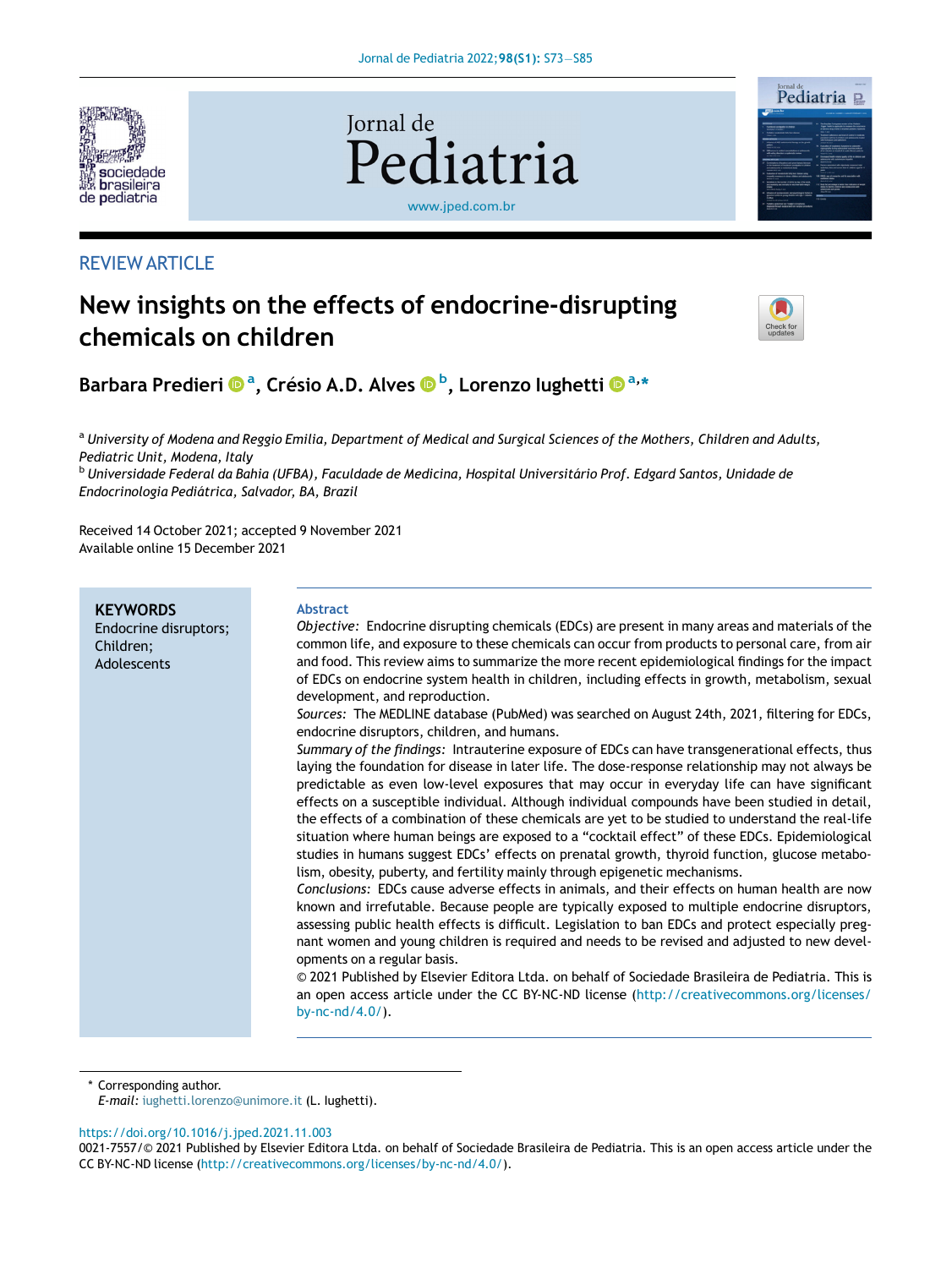### Introduction

Thousands of exogenous chemicals or a mixture of chemicals were defined as endocrine-disrupting chemicals (EDCs) due to their ability to mimic or interfere with the endocrine sys-tem and metabolism, causing side effects on health.<sup>[1](#page-10-0)</sup>

EDCs mostly interfere with endocrine and metabolic pathways during very sensitive periods of human development and, over the last decade, our knowledge on their pathogenic mechanisms of action from wildlife to humans, <sup>[1,](#page-10-0)[2](#page-10-1)</sup> and their effects on health from pregnancy to adulthood greatly improved.<sup>3-1</sup>

EDCs may alter endogenous hormones levels by interfering with synthesis, secretion, transport, action, and degradation through mechanisms involving the same hormones receptors and signaling pathways ([Figure 1\)](#page-1-0). They may act via classical nuclear receptors, nonnuclear steroid hormone receptors, non-steroid receptors, orphan receptors, enzymatic pathways involved in steroid biosynthesis and/or metabolism, and other mechanisms involved in endocrine system function.<sup>[2](#page-10-1)</sup>

The most studied EDCs with potential effects on human health are plastics and plasticizers [bisphenol A (BPA) and phthalates]. BPA is the most produced substance, and in some consumer products, it is substituted by bisphenol F (BPF) and bisphenol S (BPS).

Other common EDCs are industrial chemicals [dioxins, dioxin-like polychlorinated biphenyls (PCBs)], pesticides [dichloro-diphenyl-trichloroethane (*p,p*'-DDT) and its metabolite dichloro-diphenyl-dichloroethylene (*p,p*'-DDE), and hexachlorobenzene (HCB)], perfluoroalkyl and polyfluoroalkyl substances [PFASs - perfluorooctane sulfonate (PFOS) and perfluorooctanoic acid (PFOA)], brominated flame retardants [BFRs - polybrominated diphenyl ethers (PBDEs)], and polycyclic aromatic hydrocarbons (PAHs).<sup>[1](#page-10-0)</sup>

<span id="page-1-0"></span>Characteristics of the most commonly used EDCs are briefly reported in [Table 1.](#page-2-0)

Hormone receptor

This manuscript aims to review the mainly positive albeit detrimental epidemiological findings for EDCs effects, mainly on growth and pubertal development. Studies evaluating EDCs' impacts on the male reproduction system, thyroid function, and metabolism are also reported.

#### Methods

The authors of the present study retrieved studies investigating associations between exposure to the most common EDCs and endocrine system health in children and adolescents. Selection criteria for literature research were text availability (full text), article type (books and documents, clinical trial, meta-analysis, randomized controlled trial, review, and systematic review), language (English), publication date (5 years), species (humans), and age child (birth-18 years).

Articles were systematically searched on August 24th, 2021 in the MEDLINE database (PubMed) using the following search terms: endocrine-disrupting chemicals OR EDCs OR endocrine disrupt\* adding (AND) prenatal growth OR postnatal growth OR growth OR pubert\* OR thelarche OR pubarche OR reproductive system OR thyroid OR glucose metabolism OR obesity OR type 1 diabetes (T1D) to previous search terms. A hand-screening of all reference lists included in papers was performed to identify studies missed in the primary search process. Papers were reviewed and were included in this review if ECDs exposure levels were examined in relation to auxological outcomes, pubertal development characteristics, male reproductive system alterations, thyroid dysfunction, and impairment of glucose metabolism.

Overall, 219 papers were initially identified. After the screening of titles and abstracts, a total of 142 articles were discarded, leaving 77 articles to be analyzed [\(Figure 2\)](#page-3-0).



Figure 1 Mechanism of action of EDCs.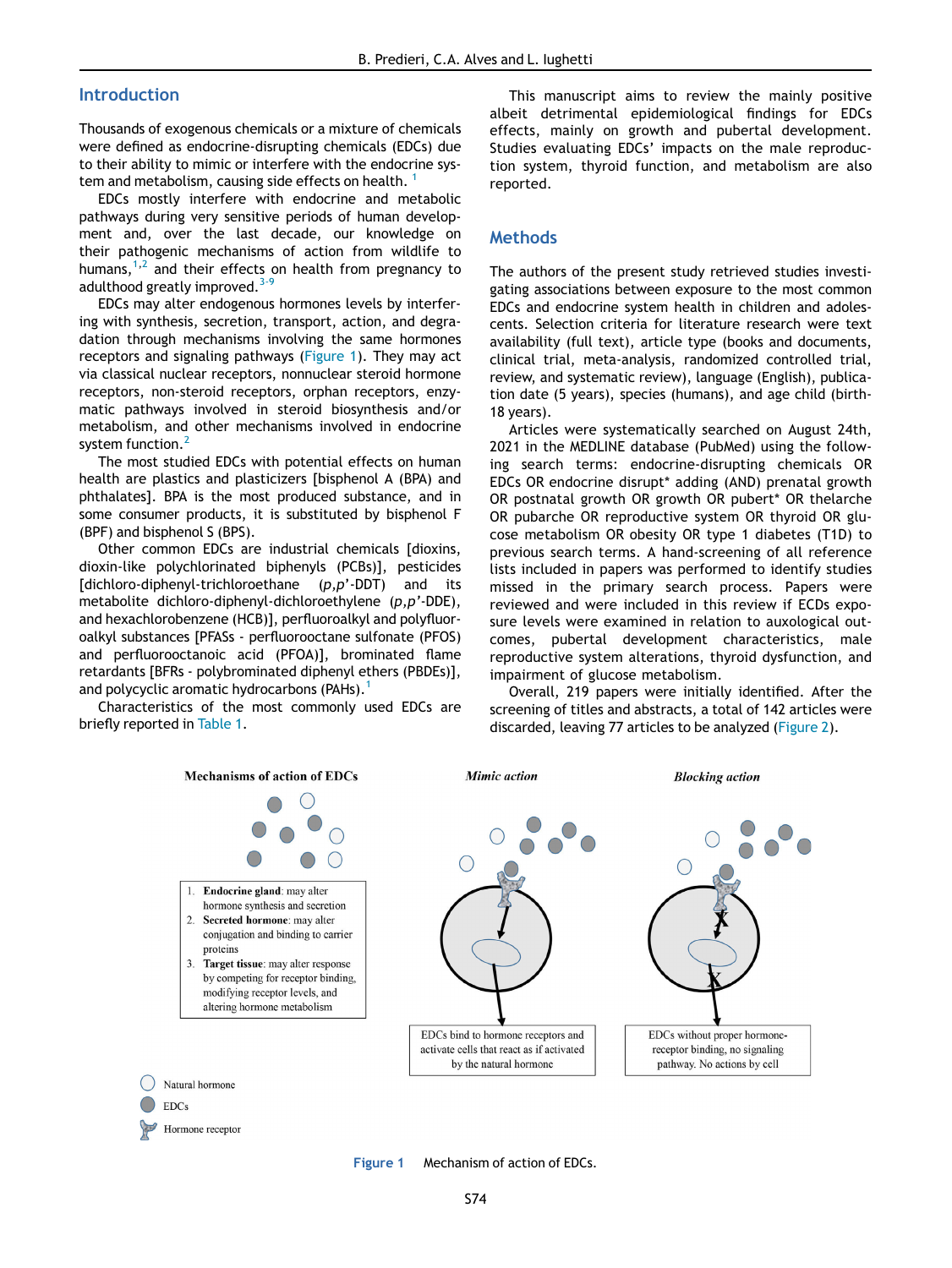<span id="page-2-0"></span>

| EDCs/Characteristics                                                                                                                                                                                                         | Factsheet                                                                                                                                                                                                                                                                                                                                                                                                                                                                                                                                                                                                                                                                                                                                                                                                                                                                                                                        | Exposure                                                                                                                                                                                                                                                                                                                                                                                                                                                                                                                                                                                                                                                                                                                                                                                                                                                                                                                                                                                                                                                  |
|------------------------------------------------------------------------------------------------------------------------------------------------------------------------------------------------------------------------------|----------------------------------------------------------------------------------------------------------------------------------------------------------------------------------------------------------------------------------------------------------------------------------------------------------------------------------------------------------------------------------------------------------------------------------------------------------------------------------------------------------------------------------------------------------------------------------------------------------------------------------------------------------------------------------------------------------------------------------------------------------------------------------------------------------------------------------------------------------------------------------------------------------------------------------|-----------------------------------------------------------------------------------------------------------------------------------------------------------------------------------------------------------------------------------------------------------------------------------------------------------------------------------------------------------------------------------------------------------------------------------------------------------------------------------------------------------------------------------------------------------------------------------------------------------------------------------------------------------------------------------------------------------------------------------------------------------------------------------------------------------------------------------------------------------------------------------------------------------------------------------------------------------------------------------------------------------------------------------------------------------|
| Bisphenol A (BPA)                                                                                                                                                                                                            | Used to make polycarbonate plastics and epoxy<br>resins, which are found in many plastic products<br>including food storage containers.<br>Use of this plasticizer for production of baby bot-<br>tles was banned in EU and US since 2011 and 2012,<br>respectively.                                                                                                                                                                                                                                                                                                                                                                                                                                                                                                                                                                                                                                                             | Daily human exposure to BPA is through the diet, but air, dust, and<br>water are other possible sources of exposure. Exposure at low lev-<br>els comes from eating food or drinking water stored in containers<br>that have BPA. Infants and young children may be exposed by<br>hand-to-mouth and direct mouth contact with materials contain-<br>ing BPA. Workers who manufacture products that contain BPA can<br>be exposed.                                                                                                                                                                                                                                                                                                                                                                                                                                                                                                                                                                                                                          |
| <b>Phthalates</b>                                                                                                                                                                                                            | Used to make plastics more durable and flexible,<br>they are also found in some food packaging, cos-<br>metics, children's toys, and medical devices.                                                                                                                                                                                                                                                                                                                                                                                                                                                                                                                                                                                                                                                                                                                                                                            | Eating and drinking foods that have contacted products containing<br>phthalates. Some exposure can occur from breathing phthalate<br>particles in the air. Phthalate particles in dust might be a greater<br>risk for children than for adults, because they touch many things<br>and then put their hands in their mouths.                                                                                                                                                                                                                                                                                                                                                                                                                                                                                                                                                                                                                                                                                                                               |
| <b>Dioxins</b>                                                                                                                                                                                                               | Not manufactured or produced intentionally. They<br>are created when other chemicals or products are<br>made (i.e. incineration processes). Being mainly<br>by-products of industrial practices (i.e. herbicide<br>production and paper bleaching) they are also<br>released into the environment during waste burn-<br>ing and wildfires.                                                                                                                                                                                                                                                                                                                                                                                                                                                                                                                                                                                       | People are exposed primarily by eating food, in particular animal<br>products. They are absorbed and stored in fat tissue and, there-<br>fore, accumulate in the food chain.                                                                                                                                                                                                                                                                                                                                                                                                                                                                                                                                                                                                                                                                                                                                                                                                                                                                              |
| Dioxin-like polychlori-<br>nated biphenyls<br>(PCBs)<br><b>Pesticides</b><br>Dichloro-diphenyl-tri-<br>chloroethane<br>(p, p'.DDT)<br>Dichloro-diphenyl-<br>dichloroethylene<br>$(p, p'$ -DDE)<br>Hexachlorobenzene<br>(HCB) | PCBs were used to make electrical equipment like<br>transformers, in hydraulic fluids, heat transfer flu-<br>ids, lubricants, and plasticizers.<br>Banned in 1979<br>Include herbicides for destroying weeds and other<br>unwanted vegetation, insecticides for controlling<br>a wide variety of insects, fungicides used to pre-<br>vent the growth of molds and mildew, disinfec-<br>tants for preventing the spread of bacteria, and<br>compounds used to control mice and rats.<br>$p, p'$ -DDT is an insecticide used in agriculture. US<br>banned its use in 1972, but in some countries it is<br>still used to control mosquitoes that spread<br>malaria.<br>HCB is formed as a byproduct during the manufac-<br>ture of other chemicals. Widely used as a pesticide<br>until 1965, concerns are due to its persistence in<br>the environment, potential to bioaccumulate, and<br>toxicity to humans and the environment. | Eating or drinking contaminated food, through the breathed air, or<br>by skin contact. All these chemicals remain in the environment<br>even though they are no longer manufactured. They enter the<br>food chain and build up in larger animals.<br>Because of the widespread use of agricultural chemicals in food<br>production, people are exposed to low levels of pesticide residues<br>through their diets. People may also be exposed to pesticides used<br>in a variety of settings including homes, schools, hospitals, and<br>workplaces.<br>Exposure to $p, p'$ -DDT likely occurs by eating foods, including<br>meat, fish, and dairy products. $p, p'$ -DDT exposure can also occur<br>by breathing or touching contaminated products. $p, p'$ -DDT and $p$ ,<br>$p'$ -DDE persist in body (fatty tissues store) and environment. Expo-<br>sure to HCB is<br>via inhalation and dermally, through proximity to industries site<br>where it is produced as a byproduct. Exposure can also occur<br>through consuming foods tainted with HCB. |
| Per- and polyfluoroalkyl<br>substances (PFASs)<br>Perfluorooctanoic<br>acid (PFOA)<br>Perfluorooctane<br>sulfonate (PFOS)                                                                                                    | A large, complex, and ever-expanding group of<br>man-made chemicals widely used to make various<br>types of everyday products including clothing, fur-<br>niture, adhesives, food packaging, heat-resistant<br>non-stick cooking surfaces, and the insulation of<br>electrical wire.                                                                                                                                                                                                                                                                                                                                                                                                                                                                                                                                                                                                                                             | Concerns arise because they do not break down in the environ-<br>ment, can move through soils and contaminate drinking water<br>sources, bioaccumulate in fish and wildlife. So, they persist in the<br>environment and people are most likely exposed by consuming<br>contaminated water or food, using products made with PFASs, or<br>breathing air containing PFASs.<br>PFOA and PFOS were manufactured for the longest time, are the<br>most widespread in the environment and the most well-studied.<br>They are no longer made in the US, but they have been replaced<br>with alternative PFAS, such as GenX.                                                                                                                                                                                                                                                                                                                                                                                                                                      |
| <b>Brominated flame retard-</b><br>ants (BFRs)<br>Polybrominated<br>diphenyl ethers<br>(PBDEs)                                                                                                                               | Used in many consumer and industrial products<br>since the 1970s, to decrease the ability of materi-<br>als to ignite.<br>PBDEs do not chemically bind with products to<br>which they are added (furniture, electronics,<br>etc.), so they easily release from these products<br>and enter air and dust.                                                                                                                                                                                                                                                                                                                                                                                                                                                                                                                                                                                                                         | These chemicals can get into the air, water, and soil during their<br>manufacture; they can leak from products that contain them or<br>escape when the products that contain them break down. People<br>can be exposed to flame retardants through a variety of ways,<br>including diet, consumer products in the home, car, airplane, and<br>workplace.<br>People can be exposed to PBDEs by eating contaminated foods,<br>especially those with a high fat content. Another source of expo-<br>sure results from breathing contaminated air or swallowing con-<br>taminated dust. Working in industries that make these chemicals<br>or that make, repair, or recycle products containing these chemi-<br>cals flame retardants can result in exposure.                                                                                                                                                                                                                                                                                                 |
| Polycyclic aromatic<br>hydrocarbons (PAHs)                                                                                                                                                                                   | Large family of environmental pollutants found in<br>high amounts as air pollutants in megacities.<br>Chemicals that occur naturally in coal, crude oil,<br>and gasoline. They are also produced when coal,<br>oil, gas, wood, garbage, and tobacco are burned.<br>High-temperature cooking will form PAHs in meat<br>and in other foods.                                                                                                                                                                                                                                                                                                                                                                                                                                                                                                                                                                                        | People are usually exposed to mixtures of PAHs. Breathing air con-<br>taminated (motor vehicle exhaust, cigarette smoke, wood smoke,<br>or fumes from asphalt roads) are common ways of exposure. Peo-<br>ple take in PAHs when they eat grilled or charred meats or foods or<br>foods on which PAHs particles have settled from the air.                                                                                                                                                                                                                                                                                                                                                                                                                                                                                                                                                                                                                                                                                                                 |

## Table 1 Characteristics of the most common used EDCs.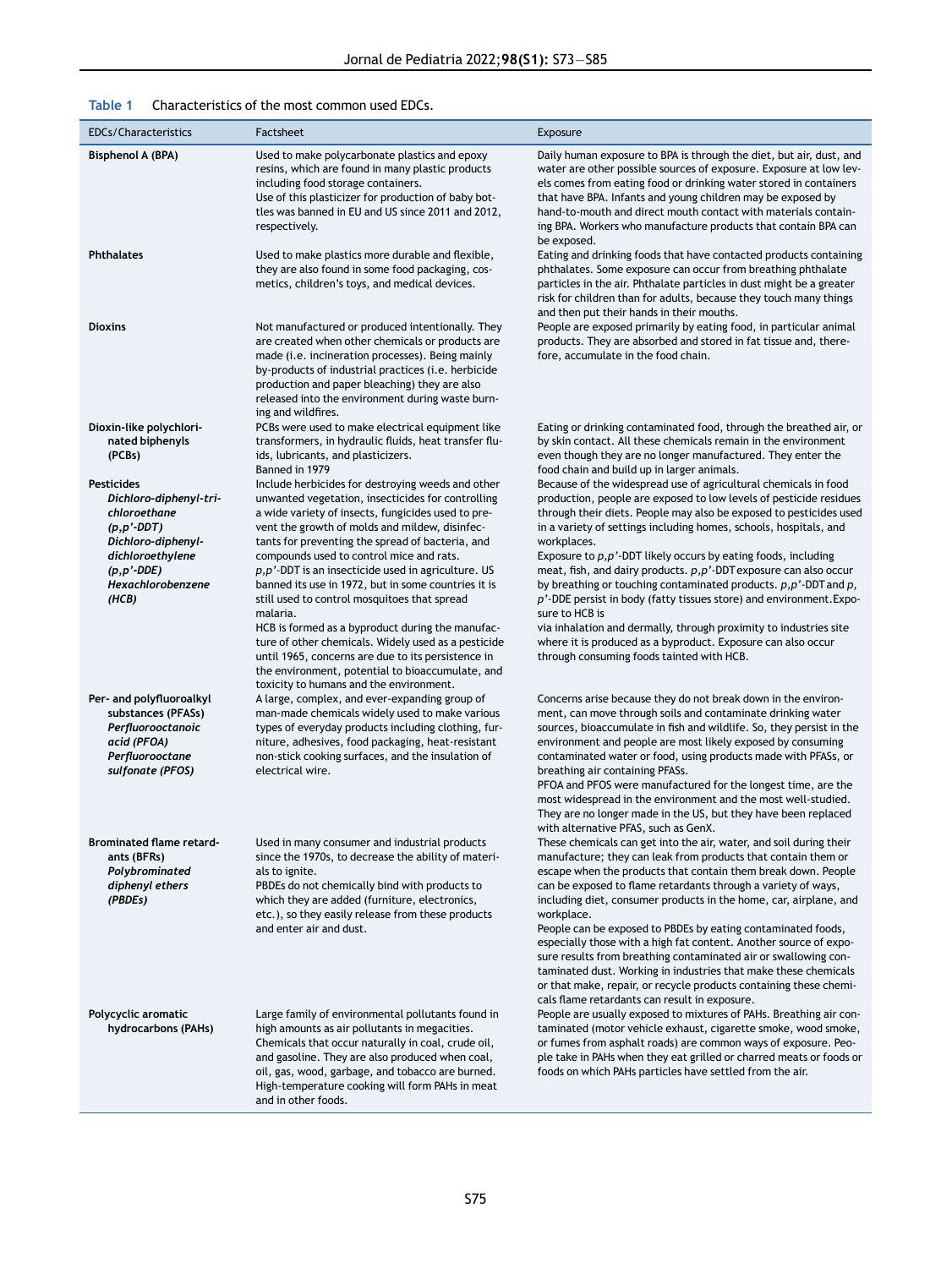<span id="page-3-0"></span>

Figure 2 PRISMA flow diagram. (From: Moher D, Liberati A, Tetzlaff J, Altman DG; The PRISMA Group. Preferred reporting items for systematic reviews and meta-analyses: the PRISMA statement. PLoS Med. 2009;6:e1000097. For more information, visit [www.prisma](http://www.prisma-statement.org)[statement.org](http://www.prisma-statement.org)).

## **Results**

#### Pre- and post-natal growth

Intrauterine life and early post-natal life represent the most critical windows for child development. Fetal growth is regulated by complex interactions between maternal, placen-tal, and fetal factors, which are still partially known.<sup>[10](#page-10-3)</sup> Insulin-like growth factor (IGF) system is a critical regulator of growth and EDCs are able to interfere with IGF system.<sup>[11](#page-10-4)</sup>

Exposure to EDCs during the early life stage can cause epigenetic shifts besides other effects on protein content, cell number, cell size, organ size, and function. These changes can be transmitted over several generations as "non-transmissible diseases".<sup>[10](#page-10-3)</sup>

Epidemiological studies reported correlations between *in utero* exposure to major EDCs and birth outcomes, but sometimes results were contradictory. EDCs and mixtures of chemical substances were found in both mothers and placenta, so exposure to EDCs can be associated with fetal growth restriction and premature birth.<sup>[12](#page-10-5)</sup>

Pregnant women can be exposed to EDCs at work, and a large-scale prospective study from 13 European cohorts suggested that exposure to one or more EDCs groups was associated with a higher risk of term low birth weight (LBW) newborns [odds ratio (OR)=1.25]. The most specific EDCs were PAHs, pesticides, phthalates, alkyl phenolic compounds, BFRs, and metals. The risk increased with the increasing number of EDCs (OR=2.11 for exposure to  $>4$ EDCs groups), suggesting a possible exposure-response relationship.[4](#page-10-6) Conversely, higher concentrations of persistent organic pollutants (POPs) measured in newborn dried blood spots were found to be positively associated with a slightly higher risk of large for gestational age and higher birth weight.<sup>[13](#page-11-0)</sup>

A wide range of *in utero* exposure scenarios was revealed. Combinations exhibiting higher levels of PBDEs and *p,p*'-DDE were associated with lower birth weight, while combinations with higher levels of PCBs and PFAS were associated with increased birth weight.<sup>[14](#page-11-1)</sup> It was suggested that maternal exposure to environmental contaminants (phthalates, PFASs, PCB-153, and *p,p*'-DDE) might be independently associated with fetal growth. Mono(2-ethyl-5-hydroxyhexyl) and mono(2ethyl-5-oxyhexyl) phthalates, PFOA, and *p,p*'-DDE were found to be predictors for lower birth weight, while mono(oxo-isononyl) phthalate was associated with higher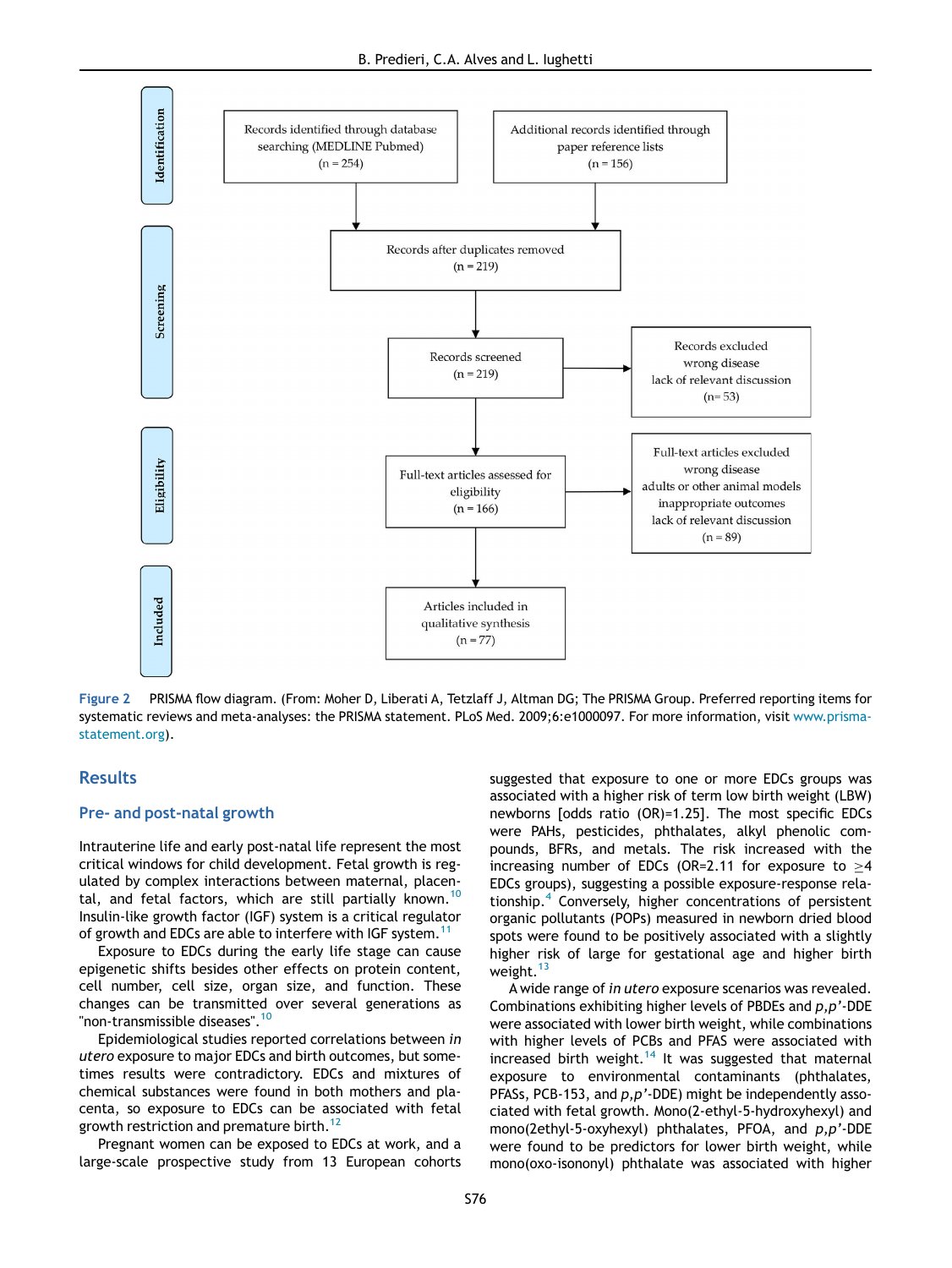birth weight.[4](#page-10-6) PCBs and *p,p*'-DDT/DDE serum levels were measured in a German cohort of 324 pregnant women. The birth length of newborns was negatively correlated with increased maternal PCBs levels. Positive associations between different maternal PCBs levels and post-natal weight gain were observed. These results suggested that maternal PCBs and *p,p*'-DDT exposure likely affects different aspects of offspring's pre- and post-natal growth.[15](#page-11-2) Studies reported conflicting results for PCBs, because an association with LBW was demonstrated by some authors but not by others.<sup>[5](#page-10-7)</sup>

BPA exposure during pregnancy has huge impacts on the fetus, causing changes in epigenetic programming, resulting in disease onsets during childhood as well as adulthood.<sup>1</sup> Combined exposures to BPA from dietary and non-dietary sources during pregnancy may contribute to a tendency towards fetal growth restriction.<sup>[17](#page-11-4)</sup> High levels of BPA in maternal blood, urine, or amniotic fluid were associated with lower birth weight newborns. Exposure to unconjugated BPA during the  $1<sup>st</sup>$ -trimester and the end of gestation was associated with a gender-specific reduction in birth weight. Moreover, it was demonstrated that exposure to BPA was negatively correlated with intrauterine linear growth since the increase of one logarithmic-transformed unit of BPA/creatinine in the maternal urine concentration of BPA during the 3<sup>rd</sup>-trimester was associated with a reduced length of the femur. Furthermore, the increase of one logarithmic-transformed unit of BPA/creatinine in the prenatal concentration of BPA was correlated with increased birth weight.<sup>[4](#page-10-6)</sup>

The effects of BPF and BPS on fetal growth in humans are still unclear. Urinary concentrations of BPF and BPS during some trimesters of the pregnancy were associated with significantly lower values of birth weight, length, or ponderal index. Newborns in the 10<sup>th</sup> percentile of each birth anthropometry measure had higher BPF, and BPS exposures during pregnancy than newborns in the 90<sup>th</sup> percentile of each outcome.[18](#page-11-5) Urinary BPA and BPF concentrations of pregnant women were negatively related to birth length and positively related to ponderal index in female infants.<sup>[19](#page-11-6)</sup> Conversely, in pregnant women, higher BPS urinary concentrations were related to larger fetal head circumference, higher weight, and lower risk of being small for gestational age (SGA) at birth.<sup>[20](#page-11-7)</sup> Evidence on BPA-influence on pubertal height growth are still lacking. An inverse association between urinary BPA levels and height was observed in children. Height zscore significantly decreased by 0.49 for the highest BPA exposure levels compared with the lowest ones.<sup>[21](#page-11-8)</sup>

Phthalate exposure during pregnancy may be associated with increased odds of prematurity. Possible mechanisms are interference with placental function and steroidogenesis, mainly in subjects with certain genetic mutations, highlighting the gene-environment interaction.<sup>[5](#page-10-7)</sup> Differential DNA methylation may link phthalate exposure *in utero* to fetal growth, having a predictive value for offspring's obe-sity.<sup>[22](#page-11-9)</sup> Phthalates may have trimester-specific effects on fetal growth and birth outcomes. It was demonstrated that, among males, the  $1^{st}$ -trimester urinary bis-2-ethylhexyl phthalate (DEHP) level was negatively related to fetal growth, the  $2^{nd}$ -trimester DEHP was negatively related to birth weight and length, and the  $3<sup>rd</sup>$ -trimester DEHP was positively associated with birth weight. Among females, the 1<sup>st</sup>-trimester DEHP was associated with increased birth length.<sup>[23](#page-11-10)</sup>

Genetic effects of pesticides were shown to result in increased prematurity and preterm birth. Pesticide exposure during the 2<sup>nd</sup>-trimester of pregnancy was negatively associated with weight, length, and head circumference at birth. Increased incidence of SGA newborns was reported in moth-ers who were exposed to pesticides.<sup>[1](#page-10-0)</sup>

Conversely, it was found that overall frequencies of exposure to household pesticides had no effects on birth weight and length. $^{24}$  $^{24}$  $^{24}$  Prenatal exposure to pesticides may differ-ently influence birth outcomes.<sup>[25](#page-11-12)</sup>

Pesticide exposure could be a risk factor for growth disorders in children living in agricultural areas. In children with stunting (height for age z-score <-2 SDS), median IGF-1 levels were significantly lower compared to controls, and both high levels of pesticide exposure and low IGF-1 levels were significantly associated with stunting.  $26$ 

Fetus is exposed to PFASs via active or passive placenta transfer, while newborns might be exposed via breastfeeding or PFASs in the home environment. Human epidemiological findings suggested possible associations with fetal and postnatal growth, but data are still controversial.<sup>[5](#page-10-7)</sup>

A systematic review evaluated results from 14 studies. *In utero* exposure to PFOA was associated with decreased mean birth weight in most studies, but only some results were statistically significant.<sup>[4](#page-10-6)</sup> High concentrations of PFOS and perfluorohexanesulfate measured in newborn dried blood spots were demonstrated to be related to lower birth weight z-scores compared to those with low concentrations. $27$ Increased serum maternal PFOS, PFOA, perfluorononanoic acid, perfluorodecanoic acid, and perfluoroundecanoic acid levels during pregnancy were associated with lower birth weight and SGA at birth. However, associations were signifi-cant only in girls.<sup>[28](#page-11-15)</sup>

PBDEs interfere with the IGF-1 system secretion. A positive association was demonstrated between BDE-196 in breast milk and IGF-I levels in cord serum, and negative correlations between IGF-1 and BDE-99 and 86 other compounds.[4](#page-10-6)

Epidemiological studies reported negative correlations between PBDEs and birth weight in male newborns and posi-tive correlations in female ones.<sup>[4](#page-10-6)</sup> A total of 19 PBDEs were detected in maternal serum samples collected during the 3<sup>rd</sup>-trimester of pregnancy, and a negative association was found with placental size and birth outcomes. Concentrations of BDE-207, -208, -209, and the sum of 19 PBDEs were higher in fetal growth restriction newborns compared with healthy ones.<sup>[29](#page-11-16)</sup> Evidence supporting that changes in placental DNA methylation might be part of the underlying biological pathway between prenatal PBDEs exposure and adverse fetal growth were reported. $30$ 

Data on post-natal height growth are still lacking. Studies reported data related to the possible association between exposure to EDCs during pregnancy and both birth weight and fast weight gain in early childhood, underlining the risk to develop overweight and obesity and other diseases and dysfunctions later in life due to altered "programming" *in utero*, according to the Barker hypothesis of the "Develop-mental Origins of Health and Disease".<sup>[5](#page-10-7)</sup>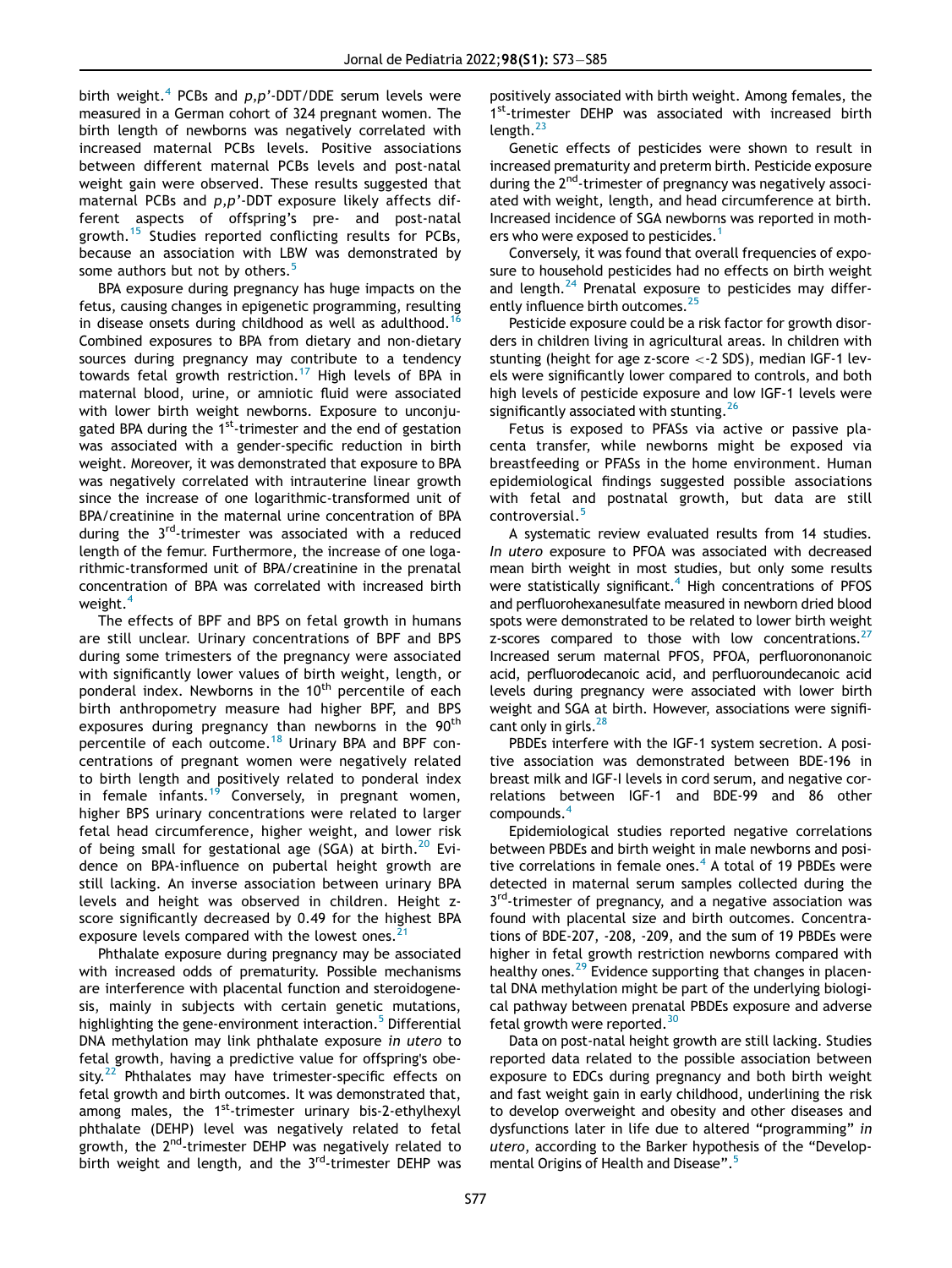Studies suggested that *in utero* exposure to *p,p*'-DDT, *p, p*'-DDE, and HCB, may increase the risk for rapid weight gain in infancy and high body mass index (BMI) later in childhood and adolescence.<sup>3</sup>

Association between *in utero* POPs exposures and major risk factors for the adult cardio-metabolic syndrome was reported. HCB exposure in the  $3<sup>rd</sup>$ -tertile was associated with higher BMI, and weight-to-height ratio z-score and a continuous increase in HCB levels were associated with higher body fat %, systolic and diastolic blood pressure zscore, cardio-metabolic-risk score, and lipid biomarkers.<sup>3</sup>

Prenatal exposure to mixtures of persistent EDCs (PFASs, PCBs, and pesticides) may inversely affect post-natal body size. EDCs mixture at the 75<sup>th</sup> percentile compared to the 50<sup>th</sup> percentile was associated with a 0.15 lower weight-forage z-score. Weakly inverse associations were also seen for height-for-age and BMI-for-age z-scores.<sup>[33](#page-11-20)</sup>

Gender-specific and trimester-specific relationships between DEHP exposure and fetal and birth offspring growth data were longitudinally confirmed at 6, 12, and 24 months. $^{23}$  $^{23}$  $^{23}$ 

Obesity in children was reported to be induced by phthalate exposure during pregnancy. Some maternal urinary phthalate's metabolites were strongly associated with BMI zscores, waist circumference z-scores, and body fat % in children of different ages. In the 12-year-old population, *in utero* levels of diethyl-phthalate, dibutyl-phthalate, and DEHP metabolites were positively associated with overweight or obesity.  $34$ 

Associations between maternal phthalate levels and changes of auxological data were longitudinally measured. During infancy, females with detectable levels of mono-(3 hydroxybutyl) phthalate or mono-carboxy-iso-octyl phthalate (MCiOP) grew on average 0.73 cm and 0.66 cm less than those with undetectable levels, respectively. Participants in the middle tertile of mono-ethyl phthalate (MEP) grew 0.57 cm less than those in the lowest tertile. Analyzing data from 2 to 10 years of age, females with detectable monobenzyl phthalate and middle/upper tertile of mono-(2 ethyl-5-carboxypentyl) phthalate levels were 1.19 and 0.99 cm taller than those with undetectable and in the lowest tertile, respectively. At 20-years of follow-up, associations between maternal serum phthalate metabolite levels and deviation from mid-parental height were not found. Similar results were reported for weight and BMI z-score.<sup>[35](#page-11-22)</sup>

Maternal serum PFASs concentrations, particularly PFOA, resulted inversely associated with longitudinal measures of infant/child anthropometry from 4 weeks to 2 years of age,  $36$  but these data were not found by others.<sup>[27](#page-11-14)</sup> Considering discrepancies between studies, the impact of PFAS on health is not yet clear, but it deserves further investigation.

Umbilical cord serum BDE-153 and -154 concentrations were related to reduced adiposity measures at seven years of age. $37$ 

Exposure during critical periods of development may have consequences. Future studies should confirm these findings, and it is important to evaluate EDCs that were never studied in experimental and epidemiological research. Current knowledge on placental and fetal growth, as well as *in utero* programming of metabolism and endocrine function, highlights the need for the implementation of preven-tive measures for exposure.<sup>[8](#page-10-8)</sup>

## Pubertal development

Pubertal development is characterized by activation of the hypothalamus-pituitary-gonadal and hypothalamus-pituitary-adrenal axis, which are regulated by inhibitory and stimulatory factors.  $38$  As 20-40% of the variation of pubertal timing and progression are not genetically dependent, and other key factors are involved in its regulation, concerns rose on the potential role of EDCs ([Table 2\)](#page-6-0). <sup>[5,](#page-10-7)[6](#page-10-9)</sup>

In humans, it is difficult to provide evidence on causal relationships between EDCs exposure and changes in pubertal timing, but they seem to play an important role in pubertal dysregulation through central actions on the hypothalamus or peripheral actions on breast and gonads. Other problems are the concomitant exposure to low doses of tens or hundreds of chemicals and the delay between exposure to EDCs during early childhood and observation of potential consequences on pubertal timing.<sup>[8](#page-10-8)</sup>

Several EDCs act as agonists of estrogen receptors (ERs) or antagonists of androgen receptors, while progestin receptors represent potential targets for many chlorinated EDCs. EDCs can mimic the physiological effect of estrogens and androgens and can cause hyper-stimulation of hormonal pathways. Moreover, they can bind to intracellular receptors and block the function of endogenous hormones, having anti-estrogenic or anti-androgenic effects.<sup>[8](#page-10-8)</sup>

Epidemiological researches were conducted in geographical areas where accidental exposure to specific chemicals occurred and suggested that EDCs act by determining an advance but also a delay in puberty.

The ubiquitous use of BPA results in great exposure to its known estrogenic-like action. Most of the cross-sectional studies have shown that serum and urinary BPA levels were higher in girls with central precocious puberty (CPP) than in controls, suggesting a possible role of BPA in the disease onset.[8](#page-10-8)

Exposure to BPA might be one of the underlying factors of early breast development in pre-pubertal girls. Urinary concentrations of BPA were significantly higher in girls with premature thelarche compared to the healthy ones, and weak positive correlations with uterus volume, estradiol, and luteinizing hormone were found in girls with premature thelarche.<sup>[6](#page-10-9),[8](#page-10-8)</sup>

The association between the age of menarche and urinary BPA levels was analyzed. Girls with intermediate BPA levels were less likely to develop early menarche than those with lower levels (OR=0.57). Association between BPA exposure and delayed menarche was also suggested. Girls with intermediate and high levels of BPA, compared to those with undetectable levels, were more likely to have delayed men-arche.<sup>[8](#page-10-8)</sup> Conflicting results from studies do not allow to clearly define the role of BPA in alterations of pubertal development timing.

Although mechanisms by which phthalates act as EDCs are not yet well known. Clinical studies suggested anti-androgenic, agonist and antagonist action on ERs. Low and high exposure to phthalates could alter pubertal development in both genders, and effects were either early or delayed puberty.<sup>[39](#page-11-26)</sup>

A possible correlation between exposure to phthalates and early breast development in girls was suggested in the early 1980s due to a progressive trend towards premature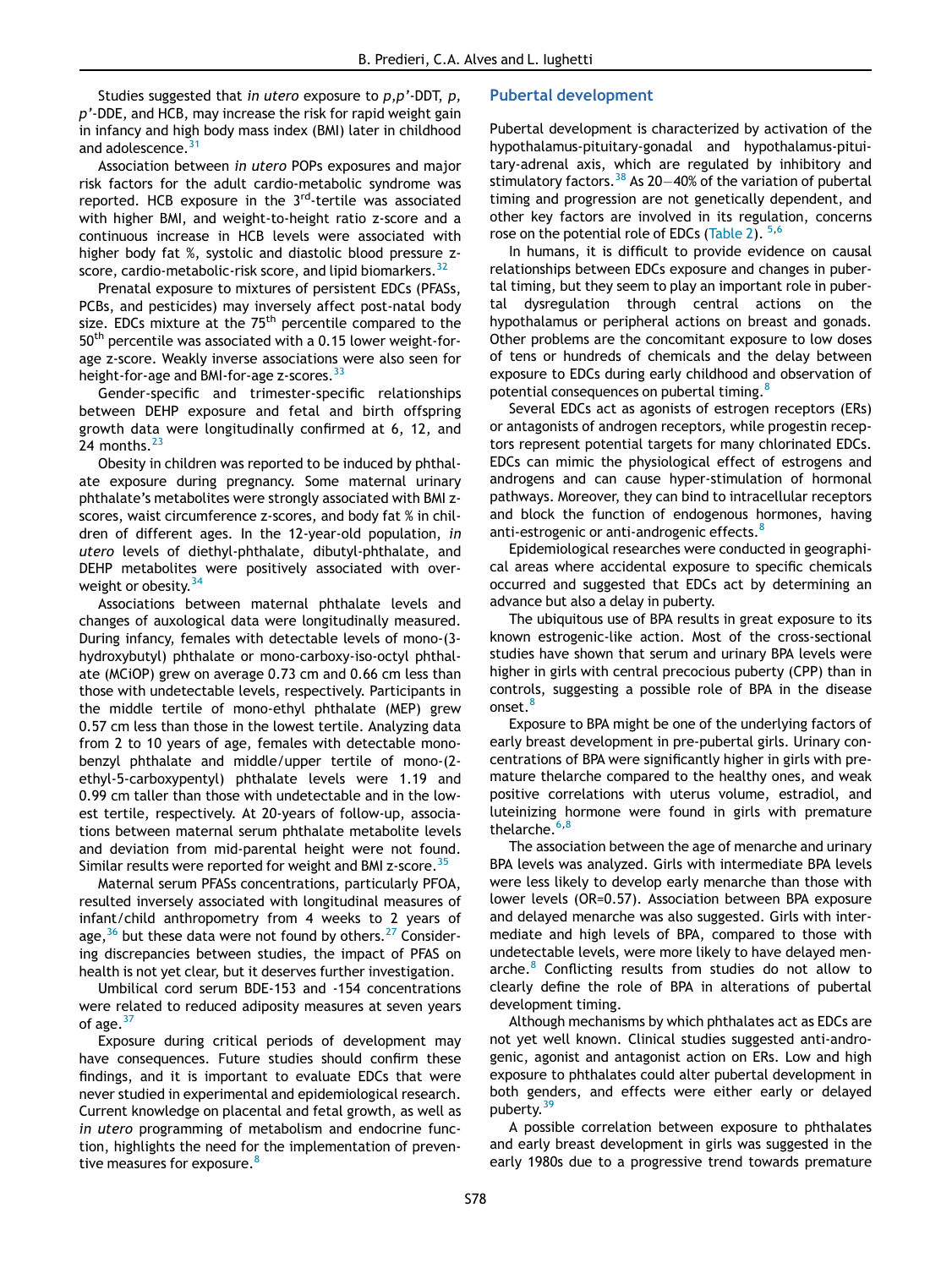#### Table 2 Effects of EDCs on the pubertal development and reproductive system.<sup>[1](#page-10-0)[,6](#page-10-9)</sup>

<span id="page-6-0"></span>

| <b>EDC</b>                                        | Possible mechanism                                                                                                                                                                                                                                                       | Possible clinical condition                                                                                                                                                                                                     |                                                                                                                                                  |  |
|---------------------------------------------------|--------------------------------------------------------------------------------------------------------------------------------------------------------------------------------------------------------------------------------------------------------------------------|---------------------------------------------------------------------------------------------------------------------------------------------------------------------------------------------------------------------------------|--------------------------------------------------------------------------------------------------------------------------------------------------|--|
|                                                   |                                                                                                                                                                                                                                                                          | Males                                                                                                                                                                                                                           | <b>Females</b>                                                                                                                                   |  |
| <b>BPA</b>                                        | - ER agonist<br>- Anti-androgenic action<br>- Inhibition of apoptotic activity in<br>breast<br>- Increased number of progesterone<br>receptor positive epithelial cells<br>- Non-genomic activation of ERK1/2<br>- Reduced sulfotransferase<br>inactivation of estradiol | - Cryptorchidism<br>- Prostate cancer<br>- Testicular cancer in fetus                                                                                                                                                           | - CPP<br>- Delayed menarche<br>- Breast cancer                                                                                                   |  |
| <b>Phthalates</b>                                 | - ER agonist/antagonist<br>- Anti-androgenic action<br>- Decreases testosterone synthesis                                                                                                                                                                                | - Delayed pubarche<br>- Reduced AGD<br>- Reduced Leydig cell function<br>- Hypospadias<br>- Cryptorchidism<br>Intrauterine exposure to both<br>phthalates and BPA: early<br>pubertal development in over-<br>weight/obese males | - Early thelarche<br>- CPP<br>Intrauterine exposure to both<br>phthalates and BPA: delayed<br>pubertal development in nor-<br>mal-weight females |  |
| <b>Dioxins</b>                                    | Mechanism of action not fully<br>clarified. - ER agonist<br>- Anti-androgenic action<br>- Interfere with sex-steroid synthesis<br>- Inhibition of cyclooxygenase2 via<br>AhR                                                                                             | - Cryptorchidism                                                                                                                                                                                                                | - Delayed thelarche<br>- Endometriosis<br>- Breast cancer                                                                                        |  |
| <b>PCBs</b>                                       | - Estrogen agonist<br>- Estrogen antagonist<br>- Anti-androgenic action                                                                                                                                                                                                  | - Prostate cancer                                                                                                                                                                                                               | - Early onset of menarche<br>- Delayed puberty                                                                                                   |  |
| <b>Pesticides</b><br>$p, p'$ -DDT<br>$p, p'$ -DDE | - Anti-androgenic action<br>- Estrogen-like action<br>- Anti-progestin action<br>- Induction of aromatase enzyme<br>- Reduced insulin-like factor                                                                                                                        | - Cryptorchidism<br>- Infertility                                                                                                                                                                                               | - Precocious/early puberty<br>- Infertility<br>- Risk for breast cancer                                                                          |  |
| <b>PFASs</b>                                      | - Estrogenic action<br>- Anti-androgenic action                                                                                                                                                                                                                          | - Reduced AGD<br>- Precocious/early puberty<br>- Delayed puberty                                                                                                                                                                | - Precocious/early puberty                                                                                                                       |  |
| <b>BFRs</b><br><b>PBDEs</b>                       | - Estrogen-like action<br>(prenatal exposure)<br>- Androgen-like action<br>(postnatal exposure)                                                                                                                                                                          |                                                                                                                                                                                                                                 | - Early menarche<br>(prenatal exposure)<br>- Early pubarche<br>(perinatal exposure)                                                              |  |

AGD, anogenital distance; AhR, aryl hydrocarbon receptor; AR, androgen receptor; BFRs, brominated flame retardants; BPA, bisphenol A; CPP, central precocious puberty; *p,p*'-DDE, dichloro-diphenyl-dichloroethylene; *p,p*'-DDT, dichloro-diphenyl-trichloroethane; ER, estrogen receptor; ERK1/2, extracellular signal-regulated kinase 2; PBDEs, polybrominated diphenyl ethers; PCBs, dioxin-like polychlorinated biphenyls; PFASs, perfluoroalkyl and polyfluoroalkyl substances.

thelarche found in Puerto Rico. Higher blood levels of phthalates were demonstrated in girls with premature thelarche, and measurable values of phthalates were found in 68% of girls with premature thelarche compared to 14% of healthy controls.<sup>[6](#page-10-9),[8](#page-10-8)</sup>

A potential anti-androgenic effect of phthalates was suggested because the highest quartile of urinary phthalates excretion was associated with pubarche delay. Although some studies did not find a difference in phthalate metabolites urinary levels between girls with CPP and controls, in others, plasma and urinary levels of phthalates were demonstrated to be significantly higher in girls with CPP compared to those with precocious pseudo-puberty and the healthy ones.<sup>[8](#page-10-8)</sup>

In young girls, it was demonstrated that menarche age was much earlier the higher were levels of urinary phtha-lates measured several years before.<sup>[40](#page-11-27)</sup>

*In utero* exposure to some phthalate's metabolites and BPA was associated with delayed puberty in females, especially in normal-weight ones, and with early puberty in males, especially in overweight/obese ones, underlining that body weight may interfere in such associations.<sup>[41](#page-11-28)</sup>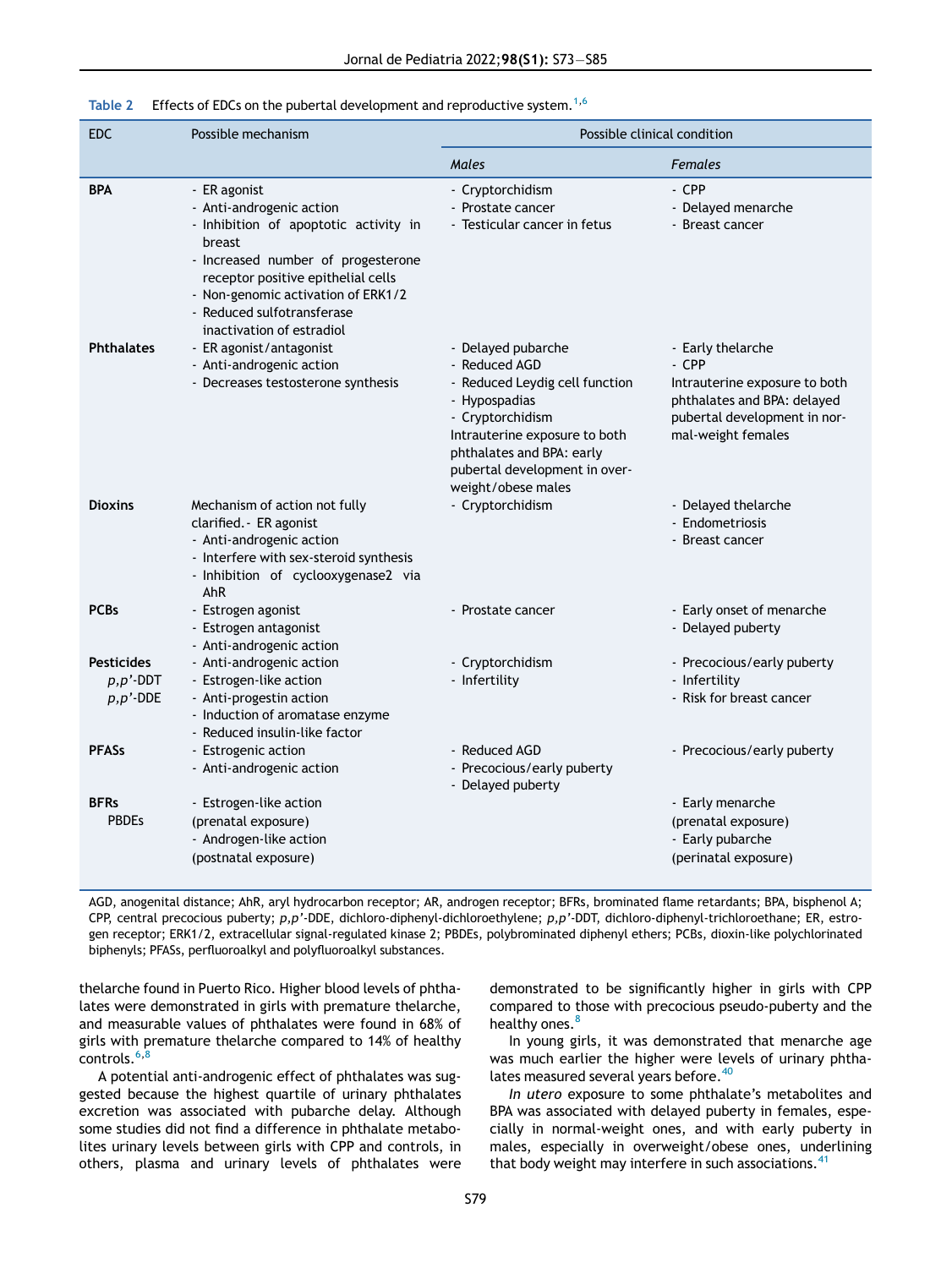It was found that the age at menarche was slightly delayed in girls with higher prenatal exposure to phthalate metabolites. According to the sum of phthalate metabolites, significantly later age at menarche was found in subjects at the middle tertile concentration compared to those at the lowest tertile.<sup>[35](#page-11-22)</sup> Higher phthalate concentrations were also reported to be associated with earlier menarche among overweight or obese girls.[42](#page-11-29) These results show discrepancies between different phthalates and different analyzed pubertal outcomes. The role of childhood phthalate exposure on early breast development requires further study, and it is difficult to carry out human studies and to interpret results.

Dioxins act through aryl hydrocarbon receptors (AhR). Exposure to dioxins was associated with delayed puberty in boys and delayed thelarche in girls because of anti-estrogenic effects. The slow progression of breast development towards the adult stage was demonstrated in girls, and it was associated with the high activity of dioxins.<sup>[1](#page-10-0)[,6](#page-10-9)[,8](#page-10-8)</sup>

Data concerning pesticides derives from findings of precocious or early puberty in children migrated because of international adoptions and previously exposed to *p,p*'-DDT insecticide in their origin country during pregnancy and post-natal period. Migration can stop the exposure to *p,p*'- DDT, and precocious puberty can develop indirectly, following the suspension of sex steroids and their environmental analogs negative feedback, and directly, as a consequence of accelerated hypothalamic maturation secondary to sex steroids action.<sup>[6](#page-10-9),[8](#page-10-8)</sup>

Studies demonstrated that the earlier was the onset of menarche in girls, the higher was the *in utero* exposure to *p, p*'-DDE.<sup>[8](#page-10-8)</sup>

Possible mechanisms of action of the *p,p*'-DDE include both anti-androgenic and estrogenic-like effects and the induction of aromatase enzyme. Published results are conflicting because no association was also demonstrated between *p,p*'-DDE exposure, neither intrauterine nor postnatal through breast milk, and timing of pubertal develop-ment, Tanner staging, and age of menarche.<sup>[1](#page-10-0)</sup>

The authors need further information on the relationship between exposure to multiple pesticides and the onset of idiopathic premature thelarche in girls, mainly from areas of intensive agriculture practice.

Evidence on the potential impact of prenatal PFASs exposure on long-term reproductive health is still lacking, but gender-specific alterations of pubertal timing with different prenatal exposure to PFASs were suggested.<sup>[43](#page-11-30)</sup> Data on later age of menarche with higher levels of prenatal PFOA exposure were reported, $1$  but no association between prenatal PFASs exposures and age at menarche was also demonstrated. $44$  These results need to be confirmed because the role of these compounds as complex mixtures remains largely unknown.<sup>[45](#page-11-32)</sup>

Exposure to PBDEs during the peripubertal period seems to interfere with pubertal development. An association between high serum PBDEs concentrations and earlier menarche age was demonstrated. From  $1^{st}$ - to  $4^{th}$ -quartile of total PBDEs concentrations, the rate of menarche occurrence before 12 years of age was higher in girls with the greater PBDEs exposure.<sup>[6](#page-10-9),[8](#page-10-8)</sup>

Effects of BFRs on pubertal development were evaluated in girls exposed to polybrominated biphenyls (PBBs) *in utero* and through breastfeeding. Menarche was found to be one year earlier in girls who were exposed *in utero* to high concentrations and who were breastfed than in girls not exposed or exposed only *in utero* but not through breastfeeding (11.6 vs. 12.2-12.7 years, respectively). Perinatal exposure was associated with early pubarche in breastfed girls.<sup>[6](#page-10-9)[,8](#page-10-8)</sup> These results support the hypothesis that pubertal development may be influenced by pre- and post-natal exposure to organo-halogen compounds. Since menarche and breast development are estrogen-dependent, while pubic hair development is independent of estrogen levels, these data suggest that PBBs may act through different pathways.

Relationships between prenatal and childhood exposure to PBDEs and alterations in pubertal development timing were also studied. Serum concentrations of four PBDEs (BDE-47, -99, -100, -153) were measured in blood collected from mothers during pregnancy, and pubertal onset was evaluated in their 9-years old children followed until 13 years of age. Prenatal PBDEs concentrations were associated with delayed menarche in females [relative risk (RR) early menarche = 0.5] and early pubarche in males (RR early pubarche =  $2.0$ ).<sup>[6,](#page-10-9)[8](#page-10-8)</sup> Data are contradictory but suggest that BFRs have estrogenic and androgenic properties and that exposure to these chemicals can have an impact on pubertal development.

A possible link between apparently innocuous topical use of essential oils and onset of pre-pubertal male gynecomastia and premature thelarche was suggested due to their estrogenic and anti-androgenic properties demonstrated *in vitro*. [46](#page-12-0)

The onset of puberty can be disrupted by exposure to EDCs, mainly phthalates and BPA, and delayed or precocious onset of puberty was described. EDCs can affect processes underlying pubertal development, but the authors still need to better understand which are times in life when EDCs exposure is crucial to determine changes in pubertal physiology and how this may affect fertility later in life.

#### Male reproductive system

EDCs can affect the male reproductive system by anti-androgenic and estrogenic effects [\(Table 2](#page-6-0)).

Hypospadias and cryptorchidism were related to EDCs since the first studies led to the hypothesis of the testicular dysgenesis syndrome. EDCs seem to act on the tubular part of the testicle, which does not develop regularly and is at subsequent risk of cancer, and the endocrine part with consequent lower production of testosterone and other endocrine factors necessary to ensure the normal testicular descent in the scrotum and the normal penile formation.<sup>[47](#page-12-1)</sup> Clinically, it is important to evaluate the anogenital distance (AGD), which is a sensitive index of prenatal androgens action, influenced by exposure to chemicals with anti-androgenic activity during the critical developmental period of the fetal testis.<sup>4</sup>

Maternal serum BPA concentration at 10-17 weeks of gestation was positively associated with congenital or post-natal acquired cryptorchidism.<sup>[49](#page-12-3)</sup>

The authors still need more powerful evidence to confirm the effects of prenatal phthalate exposure on hypospadias. Its increased prevalence may be the result of exposure to these EDCs having estrogenic or anti-androgenic properties. A high rate of hypospadias was reported in children whose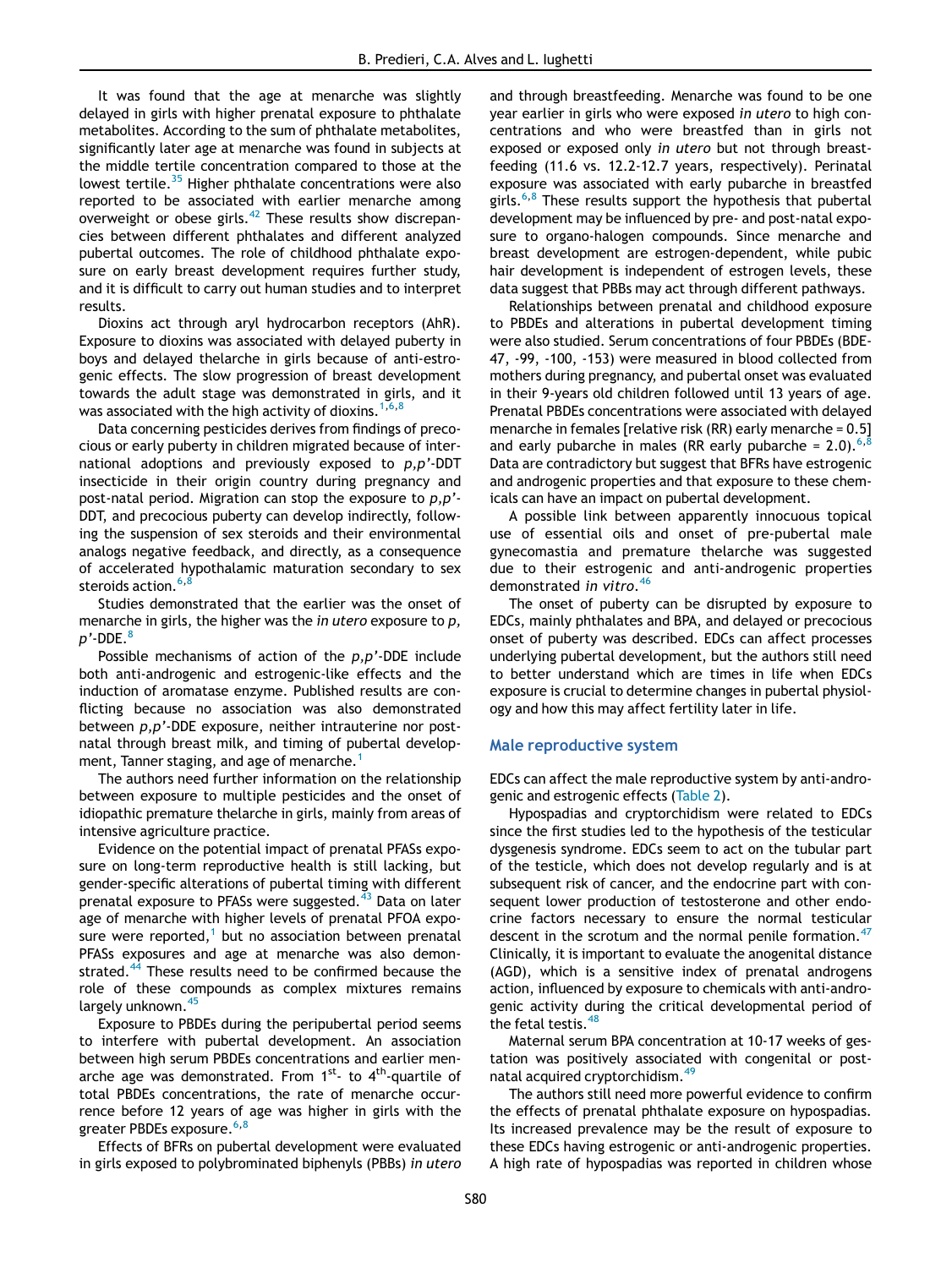mothers were exposed to phthalate during the 1<sup>st</sup>-trimester of pregnancy.<sup>[50](#page-12-4)</sup>

Concentrations of di-isononyl phthalate metabolites in amniotic fluid samples during the  $2<sup>nd</sup>$ -trimester of pregnancy were associated with an increased likelihood of hypospadias  $(OR = 1.69).$ <sup>[51](#page-12-5)</sup>

An inverse association between maternal urinary phthalate metabolite levels and AGD was demonstrated in boys but not in girls. $1,52$  $1,52$ 

Dioxins may have estrogenic effects through the interaction of the dioxin-AhR nuclear translocator complex with ERs. Higher dioxin levels in breast milk and dibutyltin concentrations in the placenta were associated with cryptorchidism.[1](#page-10-0)

Levels of chlorinated pesticides were found to be higher in the breast milk of mothers with cryptorchid boys, and high prenatal exposure to *p,p*'-DDE and PCBs has a higher risk of cryptorchidism.<sup>[1](#page-10-0)</sup> An increased risk of hypospadias was found among children of women with serum *p,p*'-DDE concentrations at the highest quartile (OR=1.65) compared to women in the  $1^{st}$ -quartile during the  $14^{th}$  week of pregnancy.<sup>[53](#page-12-7)</sup>

Maternal exposure to PFASs was associated with shorter AGD in boys, providing evidence that they can affect male genital development.

Male reproductive disorders are increasing in prevalence, which may reflect environmental influences on fetal testicular development. Epidemiological studies generated conflicting results and were often limited by the small sample size and/or measurement of chemical exposures outside the most relevant developmental window.

#### Thyroid function

Thyroid hormones are essential for normal brain development and regulation of metabolism. EDCs can affect this process, and thyroid disruption can occur at any level of the hypothalamus-pituitary-thyroid axis, including thyroid hormones synthesis (BPA, phthalates, PCBs, PBDEs, and perchlorate), release (phthalates, PCBs, and PBDEs), transport (phthalates, PCBs, and dioxins), and metabolism (BPA, PCBs, and dioxins). The action of thyroid hormones on target tissues can also be disrupted by EDCs (PCB and PBDEs).  $4,55,56$  $4,55,56$  $4,55,56$  $4,55,56$ 

*In vitro* and *in vivo* studies reported the ability of bisphe-nols to disrupt thyroid function.<sup>[57](#page-12-11)</sup> Antagonism with thyroid receptors (TRs) affecting the TRs-mediated transcriptional activity, direct action of bisphenols on gene expression at the thyroid and the pituitary levels, competitive binding with thyroid transport proteins, and induction of toxicity in several cell lines are main mechanisms leading to thyroid dysfunction.<sup>[58](#page-12-12)</sup>

A higher late pregnancy maternal BPA exposure was associated with higher thyroid-stimulating hormone (TSH) levels in female newborns and higher free thyroxine (FT4) levels during childhood in males.<sup>[59](#page-12-13)</sup> The impact of BPA on thyroid hormone levels in newborns was also reported as uncertain, so this remains an important field of research in the next years.<sup>[5](#page-10-7)</sup>

In newborns exposed to multiple phthalate metabolites during pregnancy, levels of cord serum TSH and FT4 were found to be significantly negatively associated with cord serum phthalate levels. $5,60$  $5,60$  Effects of cord blood phthalates and prenatal exposure on thyroid hormones in newborns remain unclear, but the fall of TSH levels may potentially delay their development.

Maternal serum 2,3,7,8-tetrachlorodibenzo-p-dioxin (TCDD) concentrations at higher quartiles were associated with lower free triiodothyronine in children, compared to the lowest quartile. A positive association between maternal serum TCDD and TSH concentrations in children with high thyroid antibody status was also found. Prenatal exposure to TCDD may alter thyroid function later in life, and populations with additional thyroid stress may be particularly susceptible for *in utero* exposure to thyroid disrupting chemicals.<sup>[61](#page-12-15)</sup>

Exposure to PFASs can alter circulating thyroid hormone levels. In infants, higher concentrations of PFASs mixture were associated with lower total thyroxine levels. Combined effects of prenatal exposure to multiple PFAS on maternal and neonatal thyroid function was supposed, but the direction and magnitude of these effects may vary across each PFASs.<sup>[62](#page-12-16)</sup>

PBDEs structurally resemble thyroid hormones. Children with high exposure to BDE-47 during the prenatal period or toddler age had significantly lower mean TSH levels compared to children with low BDE-47 exposure throughout early life. $63$ 

EDCs are able to alter the normal thyroid homeostasis. If this occurs in the most critical period of fetal development, damage to normal psycho-intellectual maturation can occur.

#### Metabolic diseases

Metabolic diseases [i.e. insulin resistance (IR), obesity, diabetes, metabolic syndrome, etc.) are among the most prominent health outcomes of human exposure to EDCs.<sup>[3](#page-10-2),[4](#page-10-6)</sup> Prenatal exposure to low concentrations of EDCs has an impact on cardio-metabolic risk factors in pre-school children.<sup>[64](#page-12-18)</sup>

EDCs act on cellular function via interaction with steroid receptors and nuclear transcription factors, impairment of endocrine signaling transduction, and epigenetic mechanisms. Mechanisms through which "obesogens" EDCs contribute to the etiology of obesity are the direct promotion of adipogenesis increasing both the number and the size of adipocytes with proliferator-activated receptor gamma (PPAR $\nu$ ) activation, promotion of the signal of adipose cell lines to the detriment of other cell lines, greater differentiation of the pre-adipose tissue towards the adipose tissue through activation of PPAR $\gamma$ , and promotion of a greater deposition of fat and potential epigenetic mechanisms that favor activation of transcription factor of adipogenic genes. Many EDCs accumulate in adipose tissue, and this can lead to interactions and changes in the endocrine activity of adipose tissue and homeostatic systems underlying weight control.<sup>[3,](#page-10-2)[4](#page-10-6)</sup>

"Obesogens" EDCs are risk factors for type 2 diabetes and lead to the dangerous combination of obesity and diabetes. Certain EDCs may directly cause IR and defects in insulin (INS) production and secretion without significantly affecting the weight. EDCs can disrupt body glucose homeostasis by affecting both INS- and glucagon-secretory cells.<sup>[65](#page-12-19)</sup> Human studies evaluating EDCs effects on the pathogenesis of T1D are controversial, but this is one of the fields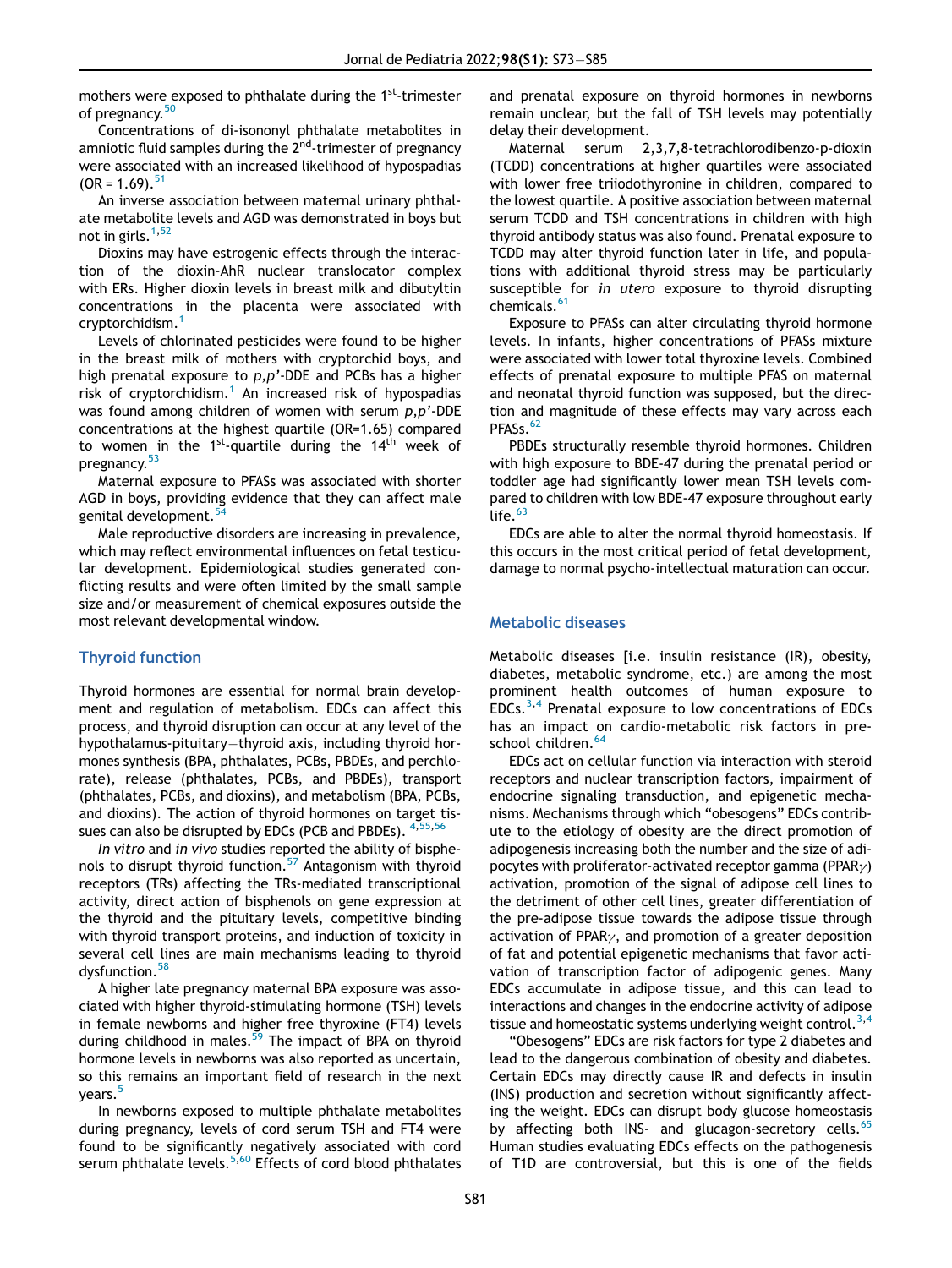requiring further studies due to the increasing incidence of T1D worldwide.

*In utero* exposure to POPs seems to determine permanent physiological changes influencing birth weight, predisposing to subsequent weight gain. POPs have direct effects on INS signaling leading to IR that causes adipose tissue inflammation. $3$ 

A relationship between gestational levels of BPA and cen-tral adiposity during early childhood was found.<sup>[66](#page-12-20)</sup> Urinary BPA levels were associated with a greater risk of central obe- $sity<sup>67</sup>$  $sity<sup>67</sup>$  $sity<sup>67</sup>$  and a positive association of dietary exposure to BPA and total bisphenols with being overweight/obese was found in adolescent girls.<sup>[68](#page-12-22)</sup>

Studies have shown that acute treatment with BPA causes temporary hyperinsulinemia, whereas long-term exposure suppresses adiponectin release and aggravates IR, obesityrelated syndromes, and the development of diabetes.  $4,5$  $4,5$ 

BPA exposure during pre-natal period was associated with increased blood pressure in girls and plasma glucose in boys.<sup>[69](#page-12-23)</sup> Adolescents with polycystic ovary syndrome were found to have significantly higher BPA levels when compared with the control group.<sup>[70](#page-12-24)</sup>

A systematic review and meta-analysis demonstrated a significant association between phthalates and their metabolites concentrations with BMI, BMI z-score, waist circumference, and low-density lipoprotein cholesterol, triglyceride, and glycaemia.<sup>7</sup>

Maternal urinary concentrations of MEP, MCiOP, and propylparaben during pregnancy were associated with increased BMI z-score and overweight/obesity status. Higher pre-natal exposures to cumulative biomarker mixtures also trended with greater childhood adiposity. $72$ 

PFOA and PFOS exposure increased the risk of cardiovascular diseases more than other PFASs. $^{73}$  $^{73}$  $^{73}$  In children, both BMI-for-age-and-sex z-score and triceps skinfold z-score were found to increase per logarithmic-unit increase in maternal serum PFOS concentrations. Increased odds for child overweight/obesity for each logarithmic-unit increase in maternal serum PFOS levels (OR=2.04) was found. Similar associations were also detected between maternal serum PFOA concentrations and child overweight/obesity.<sup>[74](#page-12-28)</sup>

In T1D, the autoimmune process involving ß-cells could be potentially triggered by environmental contaminants, such as PFASs. In children and adolescents, PFOS levels were reported to be higher in patients at T1D onset compared to controls.<sup>[75](#page-12-29)</sup> High pre-natal exposure to PFASs was found to alter lipid profiles in newborns which may increase the risk of islet autoimmunity and T1D. Interaction between human leukocyte antigens risk genotype and pre-natal PFAS exposure was highlighted as to play a potential role in altered lipid profiles in newborn infants at-risk of developing  $T1D<sup>76</sup>$  $T1D<sup>76</sup>$  $T1D<sup>76</sup>$ 

Obesity is a multifactorial disease caused by an altered balance between food intake and physical activity and influenced by genetic predisposition and environmental factors. Evidence indicate that exposures to EDCs during pre-natal, early infancy, and pubertal times are able to cause abnormal distribution of adipose tissue, its excess, and subsequent metabolic complications. The authors need more conclusive data on relationships between EDCs and metabolism.

## **Conclusions**

EDCs represent an emerging global health problem requiring urgent attention and action, and several challenges remain in the understanding of their role in the development of endocrine diseases at any age. Despite difficulties to translate what happens in wildlife to humans and limitations due to conflicting results from studies related to confounding factors, EDCs' effects on human health are now irrefutable, and this topic is of particular interest for pediatricians. Identifying a direct relationship between EDCs exposure and disease outcomes is complex because of the exposure to low doses of hundreds of EDCs since *in utero*. Moreover, the years-lag time between exposure and appearance of diseases must be considered to interpret studies.

A debate is still open on how to classify a chemical as an endocrine disruptor, how to obtain biomarkers of exposure, and how to confirm its possible negative effect on human health. To better understand the reasons for this debate and difficulties encountered in researches on EDCs, it is useful to keep in mind several limitations ([Table 3\)](#page-9-0).<sup>[1](#page-10-0)[,5](#page-10-7)</sup>

Humans are usually exposed to a mixture of chemicals and the authors need to keep in mind their active metabolites and the "cocktail effects" on the complex endocrine milieu. Exposure to low-dose mixtures of EDCs characterizes environmental conditions in humans and wildlife, inducing disrupting effects.<sup>[4](#page-10-6)</sup> The authors need more information on potential new chemical compounds exposures for which the authors have limited information and that were not previously of concern for environmental health scientists and regulators. Probably, the suspect screening must be increased to identify the presence of poorly characterized EDCs in maternal and umbilical cord blood samples. Further

<span id="page-9-0"></span>

| Table 3 | Difficulties and limitations in researches on EDCs. <sup>1,5</sup> |
|---------|--------------------------------------------------------------------|
|---------|--------------------------------------------------------------------|

It is difficult to translate what happens in wildlife to humans

A direct relationship between EDCs exposure and a disease outcome cannot be established, especially when the lag time is of years Age and gender groups react differently; intrauterine life is the most "critical windows" period Exposure to low doses of EDCs could induce disrupting effects that may be not dose dependent Humans are exposed to different EDCs over time, to a mixture rather than to single compound EDCs may have transgenerational effects probably mediated by epigenetic mechanisms that transfer these effects to the next generations that had not direct exposure to chemicals

EDCs are not pure agonists or antagonists of a single hormone receptor or pathway

Bioavailability differs among EDCs and depends on their property to bind binding proteins, metabolism, excretion, storage in specific tissues (i.e. fat), and slow release over time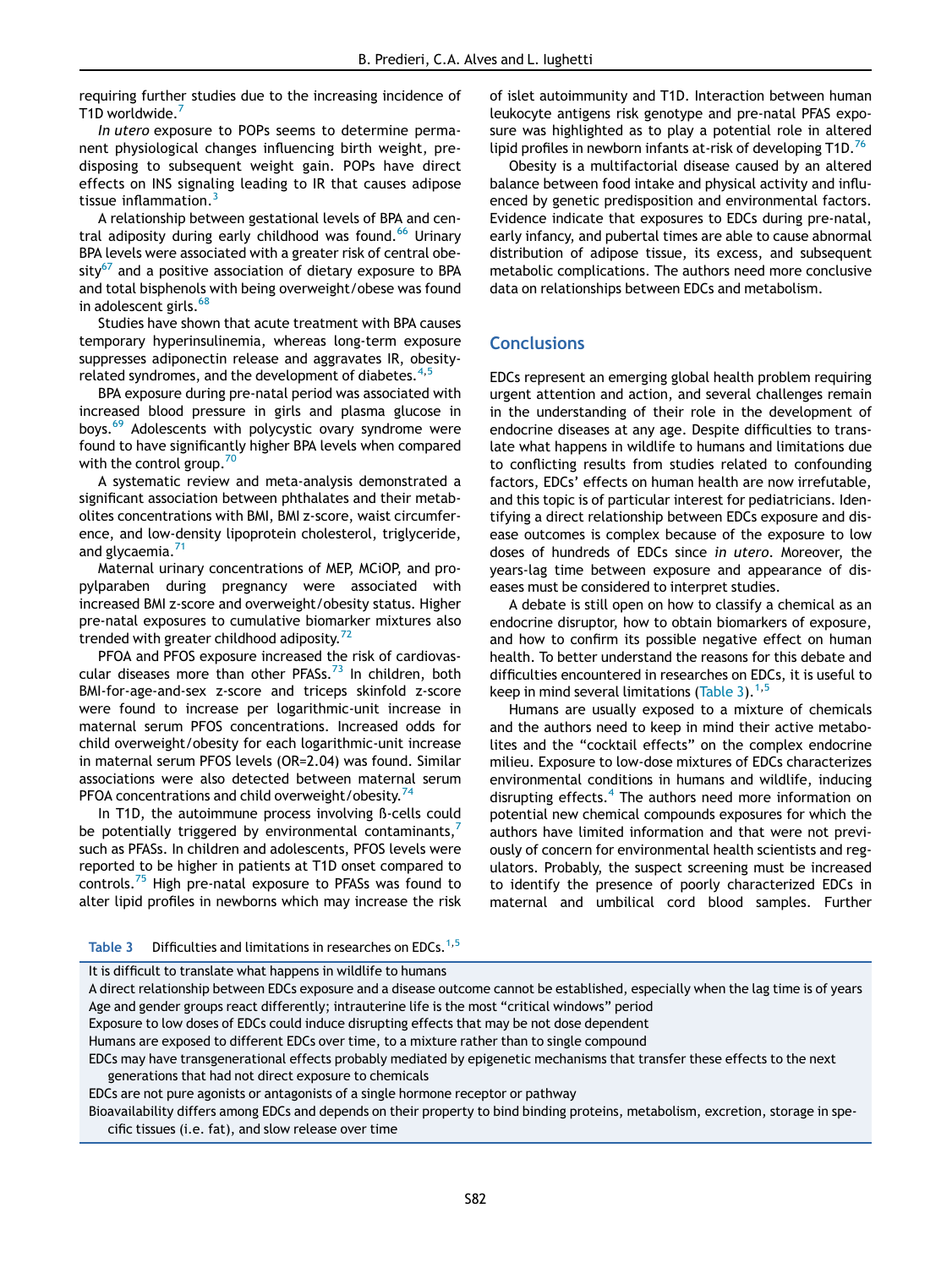investigations are needed to better understand where these chemicals might be coming from, how exposures may affect human health outcomes, and how to eventually prevent the development of diseases.<sup>[77](#page-12-31)</sup>

Regulatory measures were taken in the EU, US, and member states restricted the use of certain EDCs. Substituents to regulated compounds were used, but there are still uncertainties concerning the safety of these substituents and more generally concerning new or poorly studied compounds.

EDCs can be identified in human biological fluids like serum, urine, and breast milk, but their quantification is still difficult. There is a lack of tests predicting metabolic outcomes useful to evaluate the impact of EDCs exposure on health, particularly in infants. Exposure to EDCs could induce disrupting effects that may not be dose-dependent, so endogenous hormonal actions at one dosage do not necessarily predict effects at another. Why some EDCs produce non-traditional dose-response curves is still not understood. The authors need reliable chemical analyzes on different biological matrices and valid, reproducible, efficient, and sensitive techniques to quantify specific EDCs and their metabolites in human biological fluid.

<span id="page-10-0"></span>Lastly, EDCs are not pure agonists or antagonists of a single hormone receptor or pathway. This translates to complex and sometimes seemingly inconsistent actions of EDCs in experimental models when trying to compare results to endogenous hormone or pharmaceutical actions.

<span id="page-10-6"></span><span id="page-10-2"></span><span id="page-10-1"></span>A lot of data has arisen relative to the effects of EDC exposure on growth, puberty, reproductive system, thyroid function, obesity, and its metabolic complications. Many of the reviewed studies present significant limitations, including lack of replication, limited sample sizes, retrospective design, publication biases, and inadequate matching of cases and controls. Further long-term studies performed on the wide number of subjects are necessary to address questions on which EDCs mainly affect each endocrine system and how the authors can reduce relevant exposures. Phenomena such as bio-accumulation and trans-generational inheritance are clear obstacles to research, and new strategies in these regards should be pursued. Research areas in progress should include the development of new models and tools to better understand how EDCs work, new high throughout assays to identify substances with endocrine-disrupting activity, and new assessments and biomarkers of exposure and toxicity.

<span id="page-10-10"></span><span id="page-10-9"></span><span id="page-10-8"></span><span id="page-10-7"></span><span id="page-10-5"></span><span id="page-10-4"></span><span id="page-10-3"></span>In conclusion, animals and *in vitro* research over the past decade improved the understanding of EDCs' actions on endocrine physiology and pathophysiology. Despite much more information is now available on mechanisms of action, and the authors know the importance of the critical windows of exposure, it is difficult to assess the full impact of human exposure to EDCs because adverse effects develop latently and manifest at later ages. Although the overall evidence on a pathogenic role for EDCs in the modulation of some endocrine diseases is compelling, data related to pre- or postnatal exposure are still scarce, so it is difficult to draw definitive conclusions. The challenge is to understand which these EDCs are, how they change, which are the doses that, interfering with the body with synergistic effects, can trigger illnesses that continue throughout life. There is an urgent need for novel biomarkers, detectors, or assays using novel technologies for the early detection of EDCs. Integrated together, all interdisciplinary studies and researches (experimental methods, high throughput omics technologies, epidemiology and human biomonitoring studies, and advanced computational models) could provide useful insights to regulatory efforts to better characterize suspected EDCs, and their connection to health outcomes.

In this review, the most common EDCs and their main adverse effects on the endocrine system during childhood and adolescence have been summarized. Further studies are needed to clarify which EDCs can mainly act on epigenetic processes, and a better knowledge of EDCs effects on health is crucial for a future regulatory strategy for prevention of EDCs' exposure to ensure good health in children today, in future generations, and in the environment.

## Conflicts of interest

The authors declare no conflicts of interest.

## References

- 1. [Gore AC, Chappell VA, Fenton SE, Flaws JA, Nadal A, Prins GS,](http://refhub.elsevier.com/S0021-7557(21)00163-7/sbref0001) [et al. EDC-2: The Endocrine Society](http://refhub.elsevier.com/S0021-7557(21)00163-7/sbref0001)'s second scientific state[ment on endocrine-disrupting chemicals. Endocr Rev. 2015;36:](http://refhub.elsevier.com/S0021-7557(21)00163-7/sbref0001)  $E1 - 150.$  $E1 - 150.$  $E1 - 150.$
- 2. [La Merrill MA, Vandenberg LN, Smith MT, Goodson W, Browne P,](http://refhub.elsevier.com/S0021-7557(21)00163-7/sbref0002) [Patisaul HB, et al. Consensus on the key characteristics of endo](http://refhub.elsevier.com/S0021-7557(21)00163-7/sbref0002)[crine-disrupting chemicals as a basis for hazard identi](http://refhub.elsevier.com/S0021-7557(21)00163-7/sbref0002)fication. [Nat Rev Endocrinol. 2020;16:45](http://refhub.elsevier.com/S0021-7557(21)00163-7/sbref0002)-[57.](http://refhub.elsevier.com/S0021-7557(21)00163-7/sbref0002)
- 3. [Iughetti L, Lucaccioni L, Predieri B. Childhood obesity and envi](http://refhub.elsevier.com/S0021-7557(21)00163-7/sbref0003)[ronmental pollutants: a dual relationship. Acta Biomed.](http://refhub.elsevier.com/S0021-7557(21)00163-7/sbref0003)  $2015;86:5-16.$  $2015;86:5-16.$  $2015;86:5-16.$
- 4. [Street ME, Angelini S, Bernasconi S, Burgio E, Cassio A, Catellani](http://refhub.elsevier.com/S0021-7557(21)00163-7/sbref0004) [C, et al. Current knowledge on endocrine disrupting chemicals](http://refhub.elsevier.com/S0021-7557(21)00163-7/sbref0004) [\(EDCs\) from animal biology to humans, from pregnancy to adult](http://refhub.elsevier.com/S0021-7557(21)00163-7/sbref0004)[hood: highlights from a National Italian Meeting. Int J Mol Sci.](http://refhub.elsevier.com/S0021-7557(21)00163-7/sbref0004) [2018;19:1647.](http://refhub.elsevier.com/S0021-7557(21)00163-7/sbref0004)
- 5. [Iughetti L, Lucaccioni L, Street ME, Bernasconi S. Clinical](http://refhub.elsevier.com/S0021-7557(21)00163-7/sbref0005) [expression of endocrine disruptors in children. Curr Opin](http://refhub.elsevier.com/S0021-7557(21)00163-7/sbref0005) [Pediatr. 2020;32:554](http://refhub.elsevier.com/S0021-7557(21)00163-7/sbref0005)-[9.](http://refhub.elsevier.com/S0021-7557(21)00163-7/sbref0005)
- 6. [Lucaccioni L, Trevisani V, Marrozzini L, Bertoncelli N, Predieri B,](http://refhub.elsevier.com/S0021-7557(21)00163-7/sbref0006) [Lugli L, et al. Endocrine-disrupting chemicals and their effects](http://refhub.elsevier.com/S0021-7557(21)00163-7/sbref0006) [during female puberty: a review of current evidence. Int J Mol](http://refhub.elsevier.com/S0021-7557(21)00163-7/sbref0006) [Sci. 2020;21:2078.](http://refhub.elsevier.com/S0021-7557(21)00163-7/sbref0006)
- 7. [Predieri B, Bruzzi P, Bigi E, Ciancia S, Madeo SF, Lucaccioni L,](http://refhub.elsevier.com/S0021-7557(21)00163-7/sbref0007) [et al. Endocrine disrupting chemicals and type 1 diabetes. Int J](http://refhub.elsevier.com/S0021-7557(21)00163-7/sbref0007) [Mol Sci. 2020;21:2937.](http://refhub.elsevier.com/S0021-7557(21)00163-7/sbref0007)
- 8. [Street ME, Bernasconi S. Endocrine-disrupting chemicals in](http://refhub.elsevier.com/S0021-7557(21)00163-7/sbref0008) [human fetal growth. Int J Mol Sci. 2020;21:1430.](http://refhub.elsevier.com/S0021-7557(21)00163-7/sbref0008)
- 9. [Lucaccioni L, Trevisani V, Passini E, Righi B, Plessi C, Predieri B,](http://refhub.elsevier.com/S0021-7557(21)00163-7/sbref0009) [et al. Perinatal exposure to phthalates: from Endocrine to neu](http://refhub.elsevier.com/S0021-7557(21)00163-7/sbref0009)[rodevelopment effects. Int J Mol Sci. 2021;22:4063.](http://refhub.elsevier.com/S0021-7557(21)00163-7/sbref0009)
- 10. [Rager JE, Bangma J, Carberry C, Chao A, Grossman J, Lu K,](http://refhub.elsevier.com/S0021-7557(21)00163-7/sbref0010) [et al. Review of the environmental prenatal exposome and its](http://refhub.elsevier.com/S0021-7557(21)00163-7/sbref0010) [relationship to maternal and fetal health. Reprod Toxicol.](http://refhub.elsevier.com/S0021-7557(21)00163-7/sbref0010)  $2020:98:1-12.$  $2020:98:1-12.$
- 11. [Talia C, Connolly L, Fowler PA. The insulin-like growth factor](http://refhub.elsevier.com/S0021-7557(21)00163-7/sbref0011) [system: a target for endocrine disruptors? Environ Int.](http://refhub.elsevier.com/S0021-7557(21)00163-7/sbref0011) [2021;147:106311.](http://refhub.elsevier.com/S0021-7557(21)00163-7/sbref0011)
- 12. [Santos S, Sol CM, van Zwol-Janssens C, Philips EM, Asimakopou](http://refhub.elsevier.com/S0021-7557(21)00163-7/sbref0012)[los AG, Martinez-Moral MP, et al. Maternal phthalate urine con](http://refhub.elsevier.com/S0021-7557(21)00163-7/sbref0012)[centrations, fetal growth and adverse birth outcomes. A](http://refhub.elsevier.com/S0021-7557(21)00163-7/sbref0012)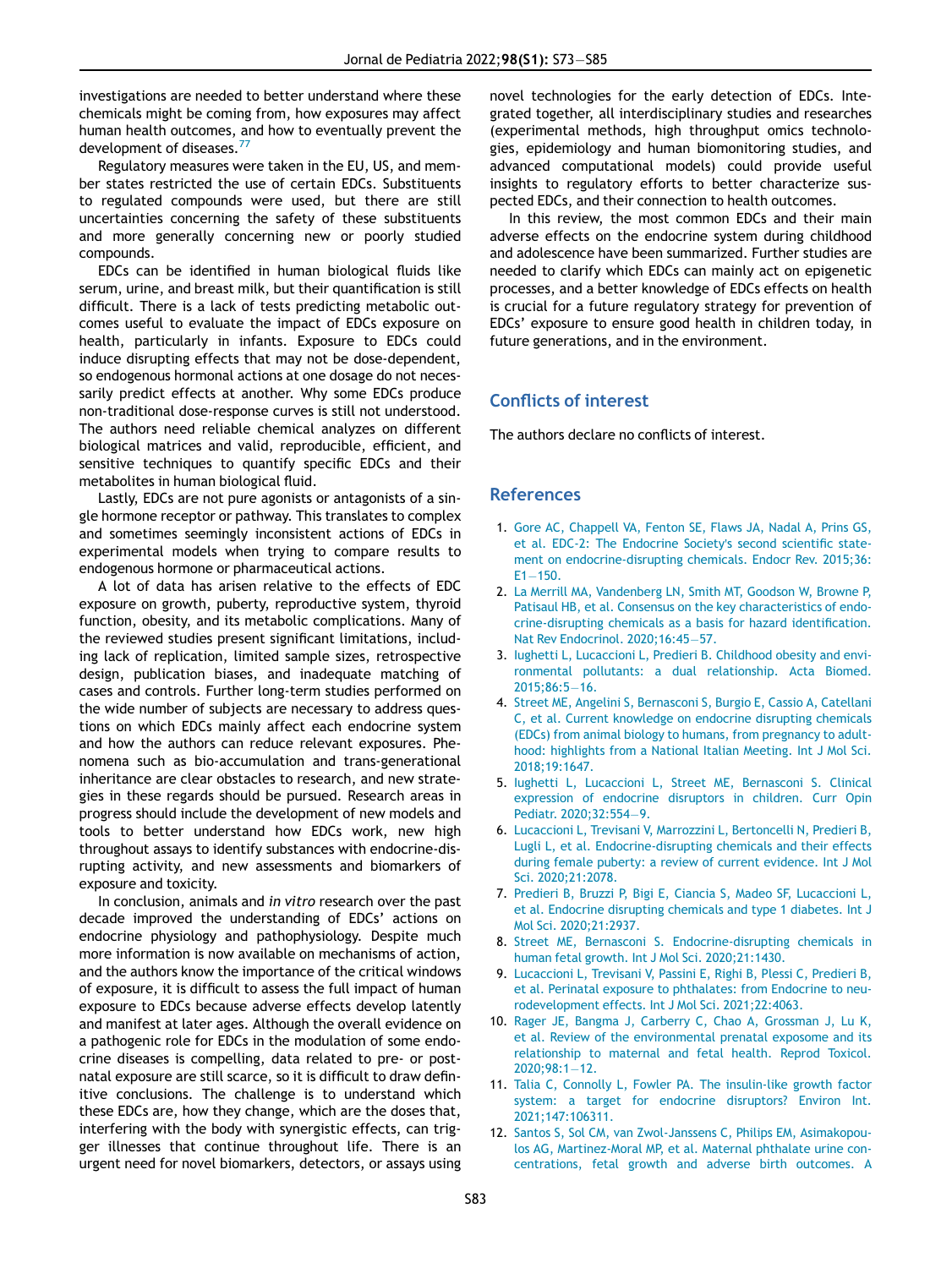[population-based prospective cohort study. Environ Int.](http://refhub.elsevier.com/S0021-7557(21)00163-7/sbref0012) [2021;151:106443.](http://refhub.elsevier.com/S0021-7557(21)00163-7/sbref0012)

- <span id="page-11-16"></span><span id="page-11-15"></span><span id="page-11-0"></span>13. [Bell GA, Perkins N, Buck Louis GM, Kannan K, Bell EM, Gao C,](http://refhub.elsevier.com/S0021-7557(21)00163-7/sbref0013) [et al. Exposure to persistent organic pollutants and birth char](http://refhub.elsevier.com/S0021-7557(21)00163-7/sbref0013)[acteristics: the upstate KIDS Study. Epidemiology. 2019;30\(2\):](http://refhub.elsevier.com/S0021-7557(21)00163-7/sbref0013) [S94](http://refhub.elsevier.com/S0021-7557(21)00163-7/sbref0013)-[100.](http://refhub.elsevier.com/S0021-7557(21)00163-7/sbref0013)
- <span id="page-11-17"></span><span id="page-11-1"></span>14. [Pearce JL, Neelon B, Bloom MS, Buckley JP, Ananth CV, Perera F,](http://refhub.elsevier.com/S0021-7557(21)00163-7/sbref0014) [et al. Exploring associations between prenatal exposure to mul](http://refhub.elsevier.com/S0021-7557(21)00163-7/sbref0014)[tiple endocrine disruptors and birth weight with exposure con](http://refhub.elsevier.com/S0021-7557(21)00163-7/sbref0014)[tinuum mapping. Environ Res. 2021;200:111386.](http://refhub.elsevier.com/S0021-7557(21)00163-7/sbref0014)
- <span id="page-11-18"></span><span id="page-11-2"></span>15. [Kr](http://refhub.elsevier.com/S0021-7557(21)00163-7/sbref0015)ö[nke AA, Jurkutat A, Schlingmann M, Poulain T, N](http://refhub.elsevier.com/S0021-7557(21)00163-7/sbref0015)üchter M, [Hilbert A, et al. Persistent organic pollutants in pregnant](http://refhub.elsevier.com/S0021-7557(21)00163-7/sbref0015) [women potentially affect child development and thyroid hor](http://refhub.elsevier.com/S0021-7557(21)00163-7/sbref0015)[mone status. Pediatr Res. 2021. \[Online ahead of print\].](http://refhub.elsevier.com/S0021-7557(21)00163-7/sbref0015)
- <span id="page-11-19"></span><span id="page-11-3"></span>16. Zulkifl[i S, Rahman AA, Kadir SHSA, NSM Nor. Bisphenol A and its](http://refhub.elsevier.com/S0021-7557(21)00163-7/sbref0016) [effects on the systemic organs of children. Eur J Pediatr.](http://refhub.elsevier.com/S0021-7557(21)00163-7/sbref0016) [2021;180:3111](http://refhub.elsevier.com/S0021-7557(21)00163-7/sbref0016)[27.](http://refhub.elsevier.com/S0021-7557(21)00163-7/sbref0016)
- <span id="page-11-20"></span><span id="page-11-4"></span>17. [Vrachnis N, Loukas N, Vrachnis D, Antonakopoulos N, Zygouris D,](http://refhub.elsevier.com/S0021-7557(21)00163-7/sbref0017) [K](http://refhub.elsevier.com/S0021-7557(21)00163-7/sbref0017)ó[lialexi A, et al. A systematic review of bisphenol A from die](http://refhub.elsevier.com/S0021-7557(21)00163-7/sbref0017) [tary and non-dietary sources during pregnancy and its possible](http://refhub.elsevier.com/S0021-7557(21)00163-7/sbref0017) [connection with fetal growth restriction: investigating its](http://refhub.elsevier.com/S0021-7557(21)00163-7/sbref0017) [potential effects and the window of fetal vulnerability.](http://refhub.elsevier.com/S0021-7557(21)00163-7/sbref0017) [Nutrients. 2021;13:2426.](http://refhub.elsevier.com/S0021-7557(21)00163-7/sbref0017)
- <span id="page-11-21"></span><span id="page-11-5"></span>18. [Hu J, Zhao H, Braun JM, Zheng T, Zhang B, Xia W, et al. Associa](http://refhub.elsevier.com/S0021-7557(21)00163-7/sbref0018)tions of trimester-specifi[c exposure to bisphenols with size at](http://refhub.elsevier.com/S0021-7557(21)00163-7/sbref0018) [birth: a Chinese prenatal cohort study. Environ Health Perspect.](http://refhub.elsevier.com/S0021-7557(21)00163-7/sbref0018) [2019;127:107001.](http://refhub.elsevier.com/S0021-7557(21)00163-7/sbref0018)
- <span id="page-11-22"></span><span id="page-11-6"></span>19. [Yang P, Lin BG, Zhou B, Cao WC, Chen PP, Deng YL, et al. Sex](http://refhub.elsevier.com/S0021-7557(21)00163-7/sbref0019)specifi[c associations of prenatal exposure to bisphenol A and its](http://refhub.elsevier.com/S0021-7557(21)00163-7/sbref0019) [alternatives with fetal growth parameters and gestational age.](http://refhub.elsevier.com/S0021-7557(21)00163-7/sbref0019) [Environ Int. 2021;146:106305.](http://refhub.elsevier.com/S0021-7557(21)00163-7/sbref0019)
- <span id="page-11-23"></span><span id="page-11-7"></span>20. [Sol CM, van Zwol-Janssens C, Philips EM, Asimakopoulos AG,](http://refhub.elsevier.com/S0021-7557(21)00163-7/sbref0020) [Martinez-Moral MP, Kannan K, et al. Maternal bisphenol urine](http://refhub.elsevier.com/S0021-7557(21)00163-7/sbref0020) [concentrations, fetal growth and adverse birth outcomes: a](http://refhub.elsevier.com/S0021-7557(21)00163-7/sbref0020) [population-based prospective cohort. Environ Health.](http://refhub.elsevier.com/S0021-7557(21)00163-7/sbref0020) [2021;20:60.](http://refhub.elsevier.com/S0021-7557(21)00163-7/sbref0020)
- <span id="page-11-24"></span><span id="page-11-8"></span>21. [Wang Z, Liang H, Tu X, Yuan W, Zhou Z, Jin L, et al. Bisphenol A](http://refhub.elsevier.com/S0021-7557(21)00163-7/sbref0021) [and pubertal height growth in school-aged children. J Expo Sci](http://refhub.elsevier.com/S0021-7557(21)00163-7/sbref0021) [Environ Epidemiol. 2019;29:109](http://refhub.elsevier.com/S0021-7557(21)00163-7/sbref0021)-[17.](http://refhub.elsevier.com/S0021-7557(21)00163-7/sbref0021)
- <span id="page-11-26"></span><span id="page-11-25"></span><span id="page-11-9"></span>22. [Miura R, Ikeda-Araki A, Ishihara T, Miyake K, Miyashita C, Naka](http://refhub.elsevier.com/S0021-7557(21)00163-7/sbref0022)[jima T, et al. Effect of prenatal exposure to phthalates on epi](http://refhub.elsevier.com/S0021-7557(21)00163-7/sbref0022)[genome-wide DNA methylations in cord blood and implications](http://refhub.elsevier.com/S0021-7557(21)00163-7/sbref0022) [for fetal growth: the hokkaido study on environment and child](http://refhub.elsevier.com/S0021-7557(21)00163-7/sbref0022)ren'[s health. Sci Total Environ. 2021;783:147035.](http://refhub.elsevier.com/S0021-7557(21)00163-7/sbref0022)
- <span id="page-11-27"></span><span id="page-11-10"></span>23. [Li J, Qian X, Zhou Y, Li Y, Xu S, Xia W, et al. Trimester-speci](http://refhub.elsevier.com/S0021-7557(21)00163-7/sbref0023)fic and sex-specifi[c effects of prenatal exposure to di\(2-ethylhexyl\)](http://refhub.elsevier.com/S0021-7557(21)00163-7/sbref0023) [phthalate on fetal growth, birth size, and early-childhood](http://refhub.elsevier.com/S0021-7557(21)00163-7/sbref0023) [growth: a longitudinal prospective cohort study. Sci Total Envi](http://refhub.elsevier.com/S0021-7557(21)00163-7/sbref0023)[ron. 2021;777:146146.](http://refhub.elsevier.com/S0021-7557(21)00163-7/sbref0023)
- <span id="page-11-28"></span><span id="page-11-11"></span>24. [Matsuki T, Ebara T, Tamada H, Ito Y, Yamada Y, Kano H, et al.](http://refhub.elsevier.com/S0021-7557(21)00163-7/sbref0024) [Association between prenatal exposure to household pesticides](http://refhub.elsevier.com/S0021-7557(21)00163-7/sbref0024) [and neonatal weight and length growth in the Japan Environ](http://refhub.elsevier.com/S0021-7557(21)00163-7/sbref0024)ment and Children'[s Study. Int J Environ Res Public Health.](http://refhub.elsevier.com/S0021-7557(21)00163-7/sbref0024) [2020;17:4608.](http://refhub.elsevier.com/S0021-7557(21)00163-7/sbref0024)
- <span id="page-11-29"></span><span id="page-11-12"></span>25. [B](http://refhub.elsevier.com/S0021-7557(21)00163-7/sbref0025)é[ranger R, Hardy EM, Binter AC, Charles MA, Zaros C, Appenz](http://refhub.elsevier.com/S0021-7557(21)00163-7/sbref0025) [eller BM, et al. Multiple pesticides in mothers](http://refhub.elsevier.com/S0021-7557(21)00163-7/sbref0025)' hair samples and children'[s measurements at birth: results from the French](http://refhub.elsevier.com/S0021-7557(21)00163-7/sbref0025) [national birth cohort \(ELFE\). Int J Hyg Environ Health.](http://refhub.elsevier.com/S0021-7557(21)00163-7/sbref0025) [2020;223:22](http://refhub.elsevier.com/S0021-7557(21)00163-7/sbref0025)-[33.](http://refhub.elsevier.com/S0021-7557(21)00163-7/sbref0025)
- <span id="page-11-31"></span><span id="page-11-30"></span><span id="page-11-13"></span>26. [Kartini A, Subagio HW, Hadisaputro S, Kartasurya MI, Suhar](http://refhub.elsevier.com/S0021-7557(21)00163-7/sbref0026)[tono S, Budiyono B. Pesticide exposure and stunting among](http://refhub.elsevier.com/S0021-7557(21)00163-7/sbref0026) [children in agricultural areas. Int J Occup Environ Med.](http://refhub.elsevier.com/S0021-7557(21)00163-7/sbref0026) [2019;10:17](http://refhub.elsevier.com/S0021-7557(21)00163-7/sbref0026)-[29.](http://refhub.elsevier.com/S0021-7557(21)00163-7/sbref0026)
- <span id="page-11-32"></span><span id="page-11-14"></span>27. [Gross RS, Ghassabian A, Vandyouse](http://refhub.elsevier.com/S0021-7557(21)00163-7/sbref0027)fi S, Messito MJ, Gao C, [Kannan K, et al. Persistent organic pollutants exposure in new](http://refhub.elsevier.com/S0021-7557(21)00163-7/sbref0027)[born dried blood spots and infant weight status: a case-control](http://refhub.elsevier.com/S0021-7557(21)00163-7/sbref0027) [study of low-income Hispanic mother-infant pairs. Environ Pol](http://refhub.elsevier.com/S0021-7557(21)00163-7/sbref0027)[lut. 2020;267:115427.](http://refhub.elsevier.com/S0021-7557(21)00163-7/sbref0027)
- 28. Wikström S, Lin PI, Lindh CH, Shu H, Bornehag CG, Maternal serum levels of perfl[uoroalkyl substances in early pregnancy](http://refhub.elsevier.com/S0021-7557(21)00163-7/sbref0028) [and offspring birth weight. Pediatr Res. 2020;87:1093](http://refhub.elsevier.com/S0021-7557(21)00163-7/sbref0028)-[9.](http://refhub.elsevier.com/S0021-7557(21)00163-7/sbref0028)
- 29. [Jin YT, Deng XK, Zhao YY, Li JL, Song Q, Zhang YH, et al. Concen](http://refhub.elsevier.com/S0021-7557(21)00163-7/sbref0029)[trations of polybrominated diphenyl ethers in maternal blood,](http://refhub.elsevier.com/S0021-7557(21)00163-7/sbref0029) [placental size, and risk for fetal growth restriction: a nested](http://refhub.elsevier.com/S0021-7557(21)00163-7/sbref0029) case-control study. Biomed Environ Sci.  $2020;33:821-8$ .
- 30. [Zhao Y, Song Q, Ge W, Jin Y, Chen S, Zhao Y, et al. Associations](http://refhub.elsevier.com/S0021-7557(21)00163-7/sbref0030) [between in utero exposure to polybrominated diphenyl ethers,](http://refhub.elsevier.com/S0021-7557(21)00163-7/sbref0030) [pathophysiological state of fetal growth and placental DNA](http://refhub.elsevier.com/S0021-7557(21)00163-7/sbref0030) [methylation changes. Environ Int. 2019;133:105255.](http://refhub.elsevier.com/S0021-7557(21)00163-7/sbref0030)
- 31. [Warner M, Ye M, Harley K, Kogut K, Bradman A, Eskenazi B. Pre](http://refhub.elsevier.com/S0021-7557(21)00163-7/sbref0031)[natal DDT exposure and child adiposity at age 12: the CHAMA-](http://refhub.elsevier.com/S0021-7557(21)00163-7/sbref0031)[COS study. Environ Res. 2017;159:606](http://refhub.elsevier.com/S0021-7557(21)00163-7/sbref0031)-[12.](http://refhub.elsevier.com/S0021-7557(21)00163-7/sbref0031)
- 32. Güil-Oumrait N, Valvi D, Garcia-Esteban R, Guxens M, Sunyer J, [Torrent M, et al. Prenatal exposure to persistent organic pollu](http://refhub.elsevier.com/S0021-7557(21)00163-7/sbref0032)[tants and markers of obesity and cardiometabolic risk in Spanish](http://refhub.elsevier.com/S0021-7557(21)00163-7/sbref0032) [adolescents. Environ Int. 2021;151:106469.](http://refhub.elsevier.com/S0021-7557(21)00163-7/sbref0032)
- 33. [Marks KJ, Howards PP, Smarr MM, Flanders WD, Northstone K,](http://refhub.elsevier.com/S0021-7557(21)00163-7/sbref0033) [Daniel JH, et al. Prenatal exposure to mixtures of persistent](http://refhub.elsevier.com/S0021-7557(21)00163-7/sbref0033) [endocrine disrupting chemicals and postnatal body size in Brit](http://refhub.elsevier.com/S0021-7557(21)00163-7/sbref0033)[ish girls. Early Hum Dev. 2021;161:105450.](http://refhub.elsevier.com/S0021-7557(21)00163-7/sbref0033)
- 34. [Harley KG, Berger K, Rauch S, Kogut K, Claus Henn B, Calafat](http://refhub.elsevier.com/S0021-7557(21)00163-7/sbref0034) [AM, et al. Association of prenatal urinary phthalate metabolite](http://refhub.elsevier.com/S0021-7557(21)00163-7/sbref0034) [concentrations and childhood BMI and obesity. Pediatr Res.](http://refhub.elsevier.com/S0021-7557(21)00163-7/sbref0034)  $2017:82:405-15.$  $2017:82:405-15.$
- 35. [Berman YE, Doherty DA, Main KM, Frederiksen H, Hickey M,](http://refhub.elsevier.com/S0021-7557(21)00163-7/sbref0035) [Keelan JA, et al. Associations between prenatal exposure to](http://refhub.elsevier.com/S0021-7557(21)00163-7/sbref0035) [phthalates and timing of menarche and growth and adiposity](http://refhub.elsevier.com/S0021-7557(21)00163-7/sbref0035) [into adulthood: a twenty-years birth cohort study. Int J Environ](http://refhub.elsevier.com/S0021-7557(21)00163-7/sbref0035) [Res Public Health. 2021;18:4725.](http://refhub.elsevier.com/S0021-7557(21)00163-7/sbref0035)
- 36. [Shoaff J, Papandonatos GD, Calafat AM, Chen A, Lanphear BP,](http://refhub.elsevier.com/S0021-7557(21)00163-7/sbref0036) [Ehrlich S, et al. Prenatal exposure to per](http://refhub.elsevier.com/S0021-7557(21)00163-7/sbref0036)fluoroalkyl substances: [infant birth weight and early life growth. Environ Epidemiol.](http://refhub.elsevier.com/S0021-7557(21)00163-7/sbref0036) [2018;2:e010.](http://refhub.elsevier.com/S0021-7557(21)00163-7/sbref0036)
- 37. [Guo J, Miao W, Wu C, Zhang J, Qi X, Yu H, et al. Umbilical cord](http://refhub.elsevier.com/S0021-7557(21)00163-7/sbref0037) [serum PBDE concentrations and child adiposity measures at 7](http://refhub.elsevier.com/S0021-7557(21)00163-7/sbref0037) [years. Ecotoxicol Environ Saf. 2020;203:111009.](http://refhub.elsevier.com/S0021-7557(21)00163-7/sbref0037)
- 38. [Iughetti L, Predieri B, Ferrari M, Gallo C, Livio L, Milioli S, et al.](http://refhub.elsevier.com/S0021-7557(21)00163-7/sbref0038) [Diagnosis of central precocious puberty: endocrine assessment.](http://refhub.elsevier.com/S0021-7557(21)00163-7/sbref0038) [J Pediatr Endocrinol Metab. 2000;13:S709](http://refhub.elsevier.com/S0021-7557(21)00163-7/sbref0038)-[15.](http://refhub.elsevier.com/S0021-7557(21)00163-7/sbref0038)
- 39. [Golestanzadeh M, Riahi R, Kelishadi R. Association of phthalate](http://refhub.elsevier.com/S0021-7557(21)00163-7/sbref0039) [exposure with precocious and delayed pubertal timing in girls](http://refhub.elsevier.com/S0021-7557(21)00163-7/sbref0039) [and boys: a systematic review and meta-analysis. Environ Sci](http://refhub.elsevier.com/S0021-7557(21)00163-7/sbref0039) [Process Impacts. 2020;22:873](http://refhub.elsevier.com/S0021-7557(21)00163-7/sbref0039)-[94.](http://refhub.elsevier.com/S0021-7557(21)00163-7/sbref0039)
- 40. [Wolff MS, Pajak A, Pinney SM, Windham GC, Galvez M, Rybak M,](http://refhub.elsevier.com/S0021-7557(21)00163-7/sbref0040) [et al. Associations of urinary phthalate and phenol biomarkers](http://refhub.elsevier.com/S0021-7557(21)00163-7/sbref0040) [with menarche in a multiethnic cohort of young girls. Reprod](http://refhub.elsevier.com/S0021-7557(21)00163-7/sbref0040) [Toxicol. 2017;67:56](http://refhub.elsevier.com/S0021-7557(21)00163-7/sbref0040)-[64.](http://refhub.elsevier.com/S0021-7557(21)00163-7/sbref0040)
- 41. [Berger K, Eskenazi B, Kogut K, Parra K, Lustig RH, Greenspan LC,](http://refhub.elsevier.com/S0021-7557(21)00163-7/sbref0041) [et al. Association of prenatal urinary concentrations of phthalates](http://refhub.elsevier.com/S0021-7557(21)00163-7/sbref0041) [and bisphenol A and pubertal timing in boys and girls. Environ](http://refhub.elsevier.com/S0021-7557(21)00163-7/sbref0041) [Health Perspect. 2018;126:97004.](http://refhub.elsevier.com/S0021-7557(21)00163-7/sbref0041)
- 42. [Binder AM, Corvalan C, Calafat AM, Ye X, Mericq V, Pereira A,](http://refhub.elsevier.com/S0021-7557(21)00163-7/sbref0042) [et al. Childhood and adolescent phenol and phthalate exposure](http://refhub.elsevier.com/S0021-7557(21)00163-7/sbref0042) [and the age of menarche in Latina girls. Environ Health.](http://refhub.elsevier.com/S0021-7557(21)00163-7/sbref0042) [2018;17:32.](http://refhub.elsevier.com/S0021-7557(21)00163-7/sbref0042)
- 43. [Ernst A, Brix N, Lauridsen LL, Olsen J, Parner ET, Liew Z, et al.](http://refhub.elsevier.com/S0021-7557(21)00163-7/sbref0043) Exposure to perfl[uoroalkyl substances during fetal life and](http://refhub.elsevier.com/S0021-7557(21)00163-7/sbref0043) [pubertal development in boys and girls from the Danish National](http://refhub.elsevier.com/S0021-7557(21)00163-7/sbref0043) [Birth Cohort. Environ Health Perspect. 2019;127:17004.](http://refhub.elsevier.com/S0021-7557(21)00163-7/sbref0043)
- 44. [Marks KJ, Howards PP, Smarr MM, Flanders WD, Northstone K,](http://refhub.elsevier.com/S0021-7557(21)00163-7/sbref0044) [Daniel JH, et al. Prenatal exposure to mixtures of persistent](http://refhub.elsevier.com/S0021-7557(21)00163-7/sbref0044) [endocrine disrupting chemicals and early menarche in a](http://refhub.elsevier.com/S0021-7557(21)00163-7/sbref0044) [population-based cohort of British girls. Environ Pollut.](http://refhub.elsevier.com/S0021-7557(21)00163-7/sbref0044) [2021;276:116705.](http://refhub.elsevier.com/S0021-7557(21)00163-7/sbref0044)
- 45. [Lee YJ, Jung HW, Kim HY, Choi Y-J, Lee YA. Early-life exposure](http://refhub.elsevier.com/S0021-7557(21)00163-7/sbref0045) to per- and poly-fl[uorinated alkyl substances and growth,](http://refhub.elsevier.com/S0021-7557(21)00163-7/sbref0045)